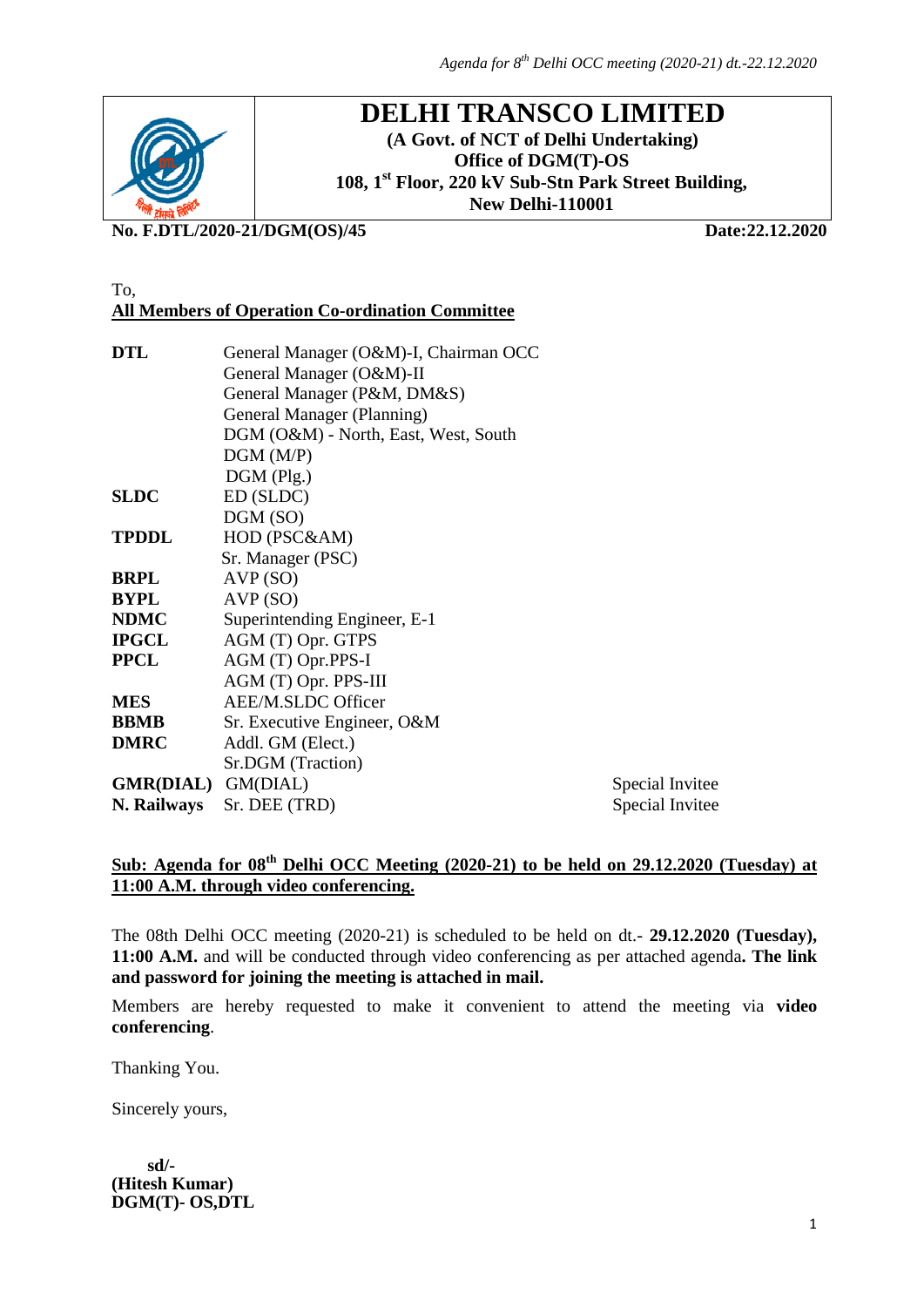## **DELHI TRANSCO LIMITED**

(Regd. Office: Shakti Sadan, Kotla Road, New Delhi-110002)

#### **AGENDA FOR DELHI OCC MEETING NO. 08/2020-21**

| Date        | $\ddot{\cdot}$ | 29.12.2020                            |
|-------------|----------------|---------------------------------------|
| <b>Time</b> | $\ddot{\cdot}$ | 11:00 AM                              |
| Venue       | $\ddot{\cdot}$ | Via Video conferencing                |
|             |                | In O/o-GM(O&M)-I, Delhi Transco Ltd., |
|             |                | 220 kV Sub-Stn Park Street Building,  |
|             |                | New Delhi-110001                      |

## **1. Confirmation of minutes of 07th Delhi OCC meeting (2020-21) held on dated 25.11.2020.**

The 07th Delhi OCC meeting (2020-21) was held on 25.11.2020 through video conferencing in accordance with the agenda circulated vide letter dt: 23.11.2020. Minutes of the aforesaid OCC meeting were issued on 04.12.2020 and the same was also uploaded on DTL website.

*SLDC's Comments on minutes:* SLDC Delhi seeks change in the wordings for the agenda point no. 4.7 ."Review of Delhi islanding Scheme". The changes are as under:

*DTL Protection Deptt. informed that revised Delhi Islanding scheme consists of Delhi local generation as well as generations from Dadri (Unit 1, 2), Dadri gas and APCPL. At present, the generation from Dadri and APCPL are not being scheduled by DISCOMs. Hence, in case of Island formation at 47.9Hz as per approved scheme there will be deficient generation for survival of island. Thus all DISCOMs are advised to review the scheduling else islanding of Delhi generators may be conceptualized so that in case of any grid disturbance essential load may be survived through islanding of Delhi generators.*

*In this regard, DISCOMs and Generators under Delhi Islanding scheme shall provide details to Delhi OCC in the next OCC meeting.*

*After deliberation, OCC also advised DISCOMs to submit the bifurcated details in the category of Essential, Critical & Supercritical loads as desired in NRPC OCC.*

**(OCC may deliberate)**

#### **2. Proposed planned shutdowns of DTL for the month of January-2021.**

DTL proposed planned shutdowns for the month of January-2021 (Annexure-I).

#### **(OCC may deliberate)**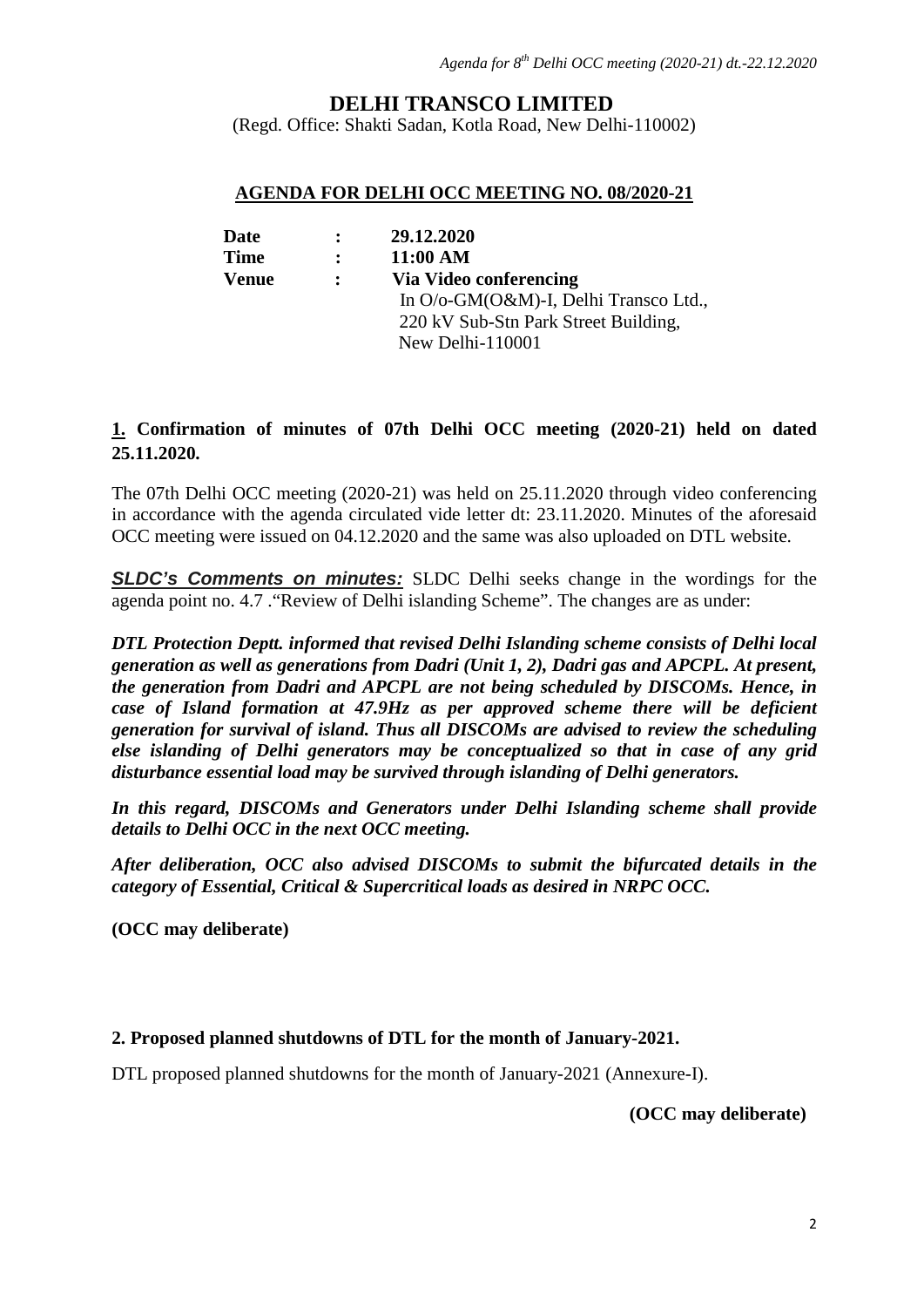## **3. Status of joint checking of Overhead Power Line crossings with Northern Railways representatives by DTL & DISCOMs.**

In the  $2<sup>nd</sup>$  Delhi OCC meeting (2020-21), committee suggested all utilities to conduct the survey in  $1<sup>st</sup>$  fortnight, July-2020 & share the details with OCC. OCC further advised Discoms, DTL & Northern Railways to conduct joint survey of the power lines on regular basis.

In  $4<sup>th</sup> OCC$  meeting on 24.08.20, DTL/O&M North & East informed about completion of survey & details shared with OCC. During this meeting, Northern Railway DEE/TRD raised a concern regarding very bad condition of 33 kV Feeder at Okhla-NZM Line of BRPL and jumpers are in damaged condition & may fall on the track. OCC advised BRPL to look in to the matter and attend it immediately to avoid unwanted breakdown.

In 5<sup>th</sup> OCC meeting on 24.09.20, Northern Railway DEE/TRD Delhi division informed that survey of the 12 Overhead Transmission lines out of 27 line has been completed, however survey of 15 lines still pending.

In  $06<sup>th</sup> OCC$  meeting on 28.10.20, DEE/TRD informed that 07 lines are pending for survey. DEE/TRD requested to dismantle the overhead crossing at SP Marg KM 10/17-18 & 10/19-20 if the section is not used. NDMC representative replied to look into and revert back. It was informed by TPDDL/BRPL that a line emanating from BBMB Rohtak Road feeding to Haryana probably belongs to HVPNL and they may be approached. OCC advised all utilities to complete the pending survey of lines/ take remedial actions and share the status in next OCC meeting.

In  $07<sup>th</sup>$  OCC meeting on 25.11.20, DEE/TRD informed that 06 lines are still pending for survey. DEE/TRD also requested to provide communication details for Overhead crossings in the section DBSI-DAZ belonging to TPDDL & SSB-NNO belonging to BSES. DEE/TRD requested to dismantle the overhead crossing at SP Marg KM 10/17-18 & 10/19-20 if the section is not used. NDMC representative replied to look into and revert back.OCC advised all utilities to complete the pending survey of lines/ take remedial actions and share the status in next OCC meeting.

| <b>SN</b>    | Depot       | <b>Section</b> | Location     | <b>Voltage</b> | <b>Supply</b>    | Last joint | <b>Contact Person</b>  |
|--------------|-------------|----------------|--------------|----------------|------------------|------------|------------------------|
|              |             |                |              |                | <b>Authority</b> | checking   | (Railways)             |
| 1            | <b>NUR</b>  | BHD-           | $15/15-17$ , | 66kV           | <b>TPDDL</b>     | 08.06.2018 | Sh. Anil Thakur,       |
|              |             | <b>NUR</b>     | $16-18$      |                |                  |            | ADEE/TRD/Panipat,      |
|              |             |                |              |                |                  |            | 9729531320,            |
|              |             |                |              |                |                  |            | Sh. Sanjay Uppadhyay,  |
|              |             |                |              |                |                  |            | SSE/OHE/Narela,        |
|              |             |                |              |                |                  |            | 9717648532             |
| $\mathbf{2}$ | <b>NDLS</b> | ANDI-          | $11/15-$     | 66kV           | <b>TPDDL</b>     | 20.03.2018 | Sh. Sunil Singh,       |
|              |             | <b>BHD</b>     | 11/17        |                |                  |            | ADEE/TRD/Patel         |
| 3            | <b>PTNR</b> | DBSI-          | $25/11-12$ , | 33kV           | <b>TPDDL</b>     | 04.03.2015 | Nagar 9717631312       |
|              |             | DAZ.           | $25/11-12A$  |                |                  |            | Sh. Ajay Kasana,       |
|              |             |                |              |                |                  |            | SSE/OHE/Patel Nagar    |
|              |             |                |              |                |                  |            | 9971265266             |
| 4            | TKD         | HNZM-          | 1532/39G-    | 33kV           | <b>BSES</b>      | 26.03.2016 | Sh. Bikarmajeet Singh, |
|              |             | TKJ/SSP        | 41G          |                |                  |            | ADEE/TRD/Faridabad,    |
| 5            | TKD         | HNZM-          | 1532/41G-    | 33kV           | <b>BSES</b>      | 26.03.2016 | 9717632607,            |
|              |             | <b>TKJ/SSP</b> | 43G          |                |                  |            | Sh. Pradeep            |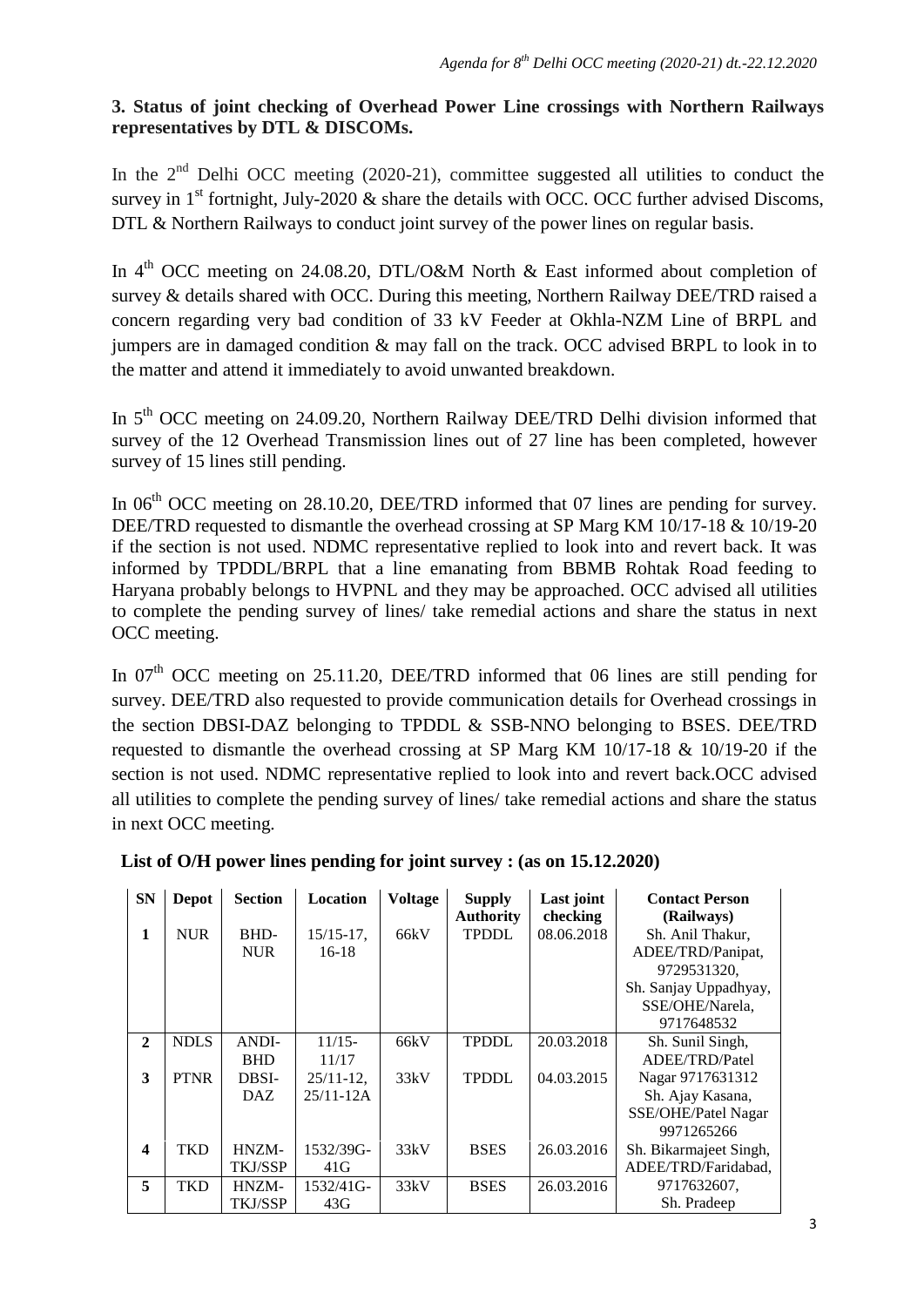|  | o | <b>BGZ</b> | $SSB-$<br>NNO | $15/9 - 11$ ,<br>15/10-12 | 66kV | <b>BSES</b> | 07.12.2016 | Chaudhary,<br>SSE/OHE/TKD<br>9717632847 |  |
|--|---|------------|---------------|---------------------------|------|-------------|------------|-----------------------------------------|--|
|--|---|------------|---------------|---------------------------|------|-------------|------------|-----------------------------------------|--|

**NDMC informed that, Overhead crossing at SP Marg KM 10/17-18 & 10/19-20 has been physically checked by technical person of concerned Division and the mentioned cable does not pertains to NDMC.**

**Railways updated, Overhead crossing at SP Marg Km 10/17-18 & 10/19-20 , BSES 33 KV has been disconnected but need to be dismantled**

## **(DISCOMs, DTL & Railway may update)**

## **4. Survival of Local Island at GTPS/ Pragati.**

During 20th GCC meeting as per MoM at S.No. 2.4 (9.12) following was discussed:-

"BYPL representative raised the issue of survival and subsequent synchronizing of local islanding at GT/ Pragati.

GCC advised DTL to carry out a joint visit with Discoms and IPGCL/ PPCL to analyze the requirements for sustaining Local Island at GT station". -

The matter was deliberated in the 12th (2018-19) Delhi OCC meeting held on 28.03.2019 and a committee comprising of following members was constituted for carrying out the above desired work at Pragati:-

- (i) Sh. Satyendra Prakash, AGM(Elect./C&I), PPS-I, PPCL.
- (ii) Sh. B.L. Gujar, DGM (Prot.), DTL.
- (iii) Sh. Bharat Tiwari, MGR(OS), DTL
- (iv) Sh. Deepak Kumar, AM(T)-Pragati, DTL.

In  $04<sup>th</sup>$  Delhi OCC meeting (Aug-2020), DTL representative informed that the control cable laying work assigned to DTL has been completed on 31.07.2020 . PPCL/Pragati representative informed OCC about availability of spare items by the end of August-2020 & work will be executed by 30.09.2020.

In 5<sup>th</sup> Delhi OCC meeting (Sep-2020), PPCL/Pragati informed OCC about installation of meter at site & connection of meter will be completed after the visit of DTL/Protection.OCC advised to expedite the remaining work & to complete the work by 12.10.2020.

In  $06<sup>th</sup>$  Delhi OCC meeting (Oct-2020), It was informed that installation work has been completed. PPCL/Pragati requested DTL/Protection to visit the site for finalization & execution of control wirings. OCC advised DTL & PPCL to plan a meeting by next week and complete the pending works.

SLDC is of the view that, the above work must be completed within specific timeline considering the importance of work and a long pending issue in Delhi OCC Forum.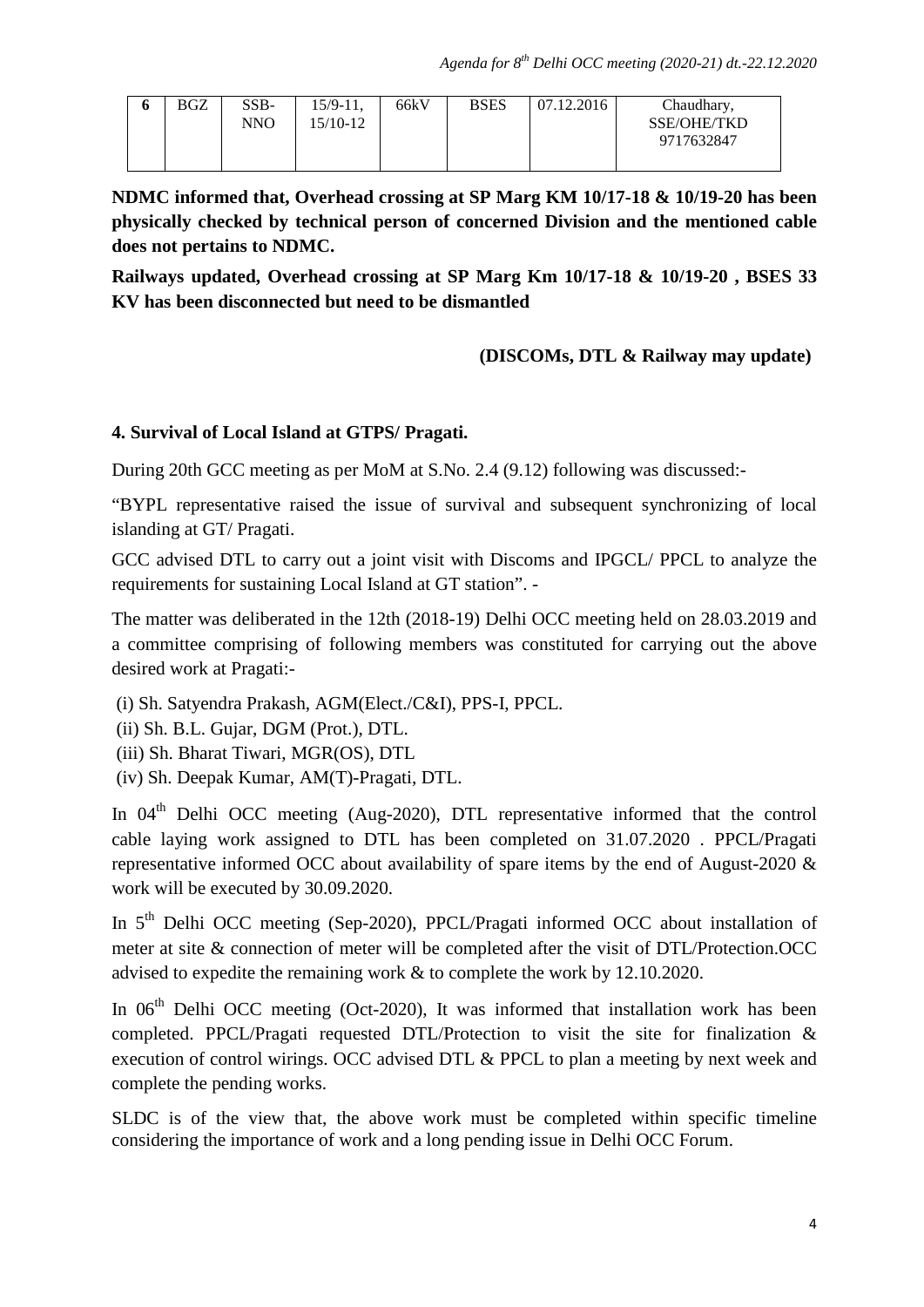In  $07<sup>th</sup>$  Delhi OCC meeting (Nov-2020), DTL Protection Deptt informed that, CVT Wiring issue at GTPS/ Pragati has been resolved and Control cable has been laid. The remaining works are expected to be completed by 15th Dec 2020.

## **DTL/Pragati updated that, the CVT wiring works are under progress & expected to be completed by 25.12.2020.**

## **(Committee may update status)**

## **5. System Study for Capacitor requirement in NR for the year 2019-20**

This is regarding Agenda item no. 7 of  $177<sup>th</sup>$  NRPC OCC held on 18.11.2020 and 19.11.2020. The agenda context is reproduced as under :

In the 45th TCC / 48th NRPC meeting, it was decided that the study report for 2019- 20 along with the guidelines for finding the capacitor requirement at 11/33 kV level in NR would be submitted by CPRI.

In the meeting, CPRI representative had stated that as there were diversified network configurations at the level of DISCOMs, the guidelines to be provided would be generalized and may also include some empirical formula along with examples which may guide the DISCOMs for finding out the capacitor requirement.

Based on the above deliberation, CPRI has submitted the report of the study which was circulated with all the SLDCs and STUs vide e-mail dated 02.11.2020

| <b>State</b>            | <b>Existing Capacitor Bank as per</b><br>base case file dated on 11.07.2018<br>(operational) |                              | Recommended<br>Capacitor<br><b>Banks</b> | Total<br>Compensation<br>(MVAR) |  |
|-------------------------|----------------------------------------------------------------------------------------------|------------------------------|------------------------------------------|---------------------------------|--|
|                         | <b>Switched Shunt</b><br>(MVAR)                                                              | <b>Fixed Shunt</b><br>(MVAR) | (MVAR)                                   |                                 |  |
| Punjab                  | 1465.49                                                                                      | 301.27                       | 629.25                                   | 2396.01                         |  |
| Haryana                 | 227.1                                                                                        | $\bf{0}$                     | 1304.83                                  | 1531.93                         |  |
| Rajastan                | 45.3                                                                                         | $\bf{0}$                     | 1659.4                                   | 1704.75                         |  |
| Delhi                   | 0                                                                                            | $\bf{0}$                     | 1254.3                                   | 1254.3                          |  |
| Uttarpradesh            | 6020.46                                                                                      | $\bf{0}$                     | 37                                       | 6057.46                         |  |
| Uttarakhand             | 155                                                                                          | $\bf{0}$                     | 163                                      | 318                             |  |
| <b>Himachal Pradesh</b> | 853.12 (293.6)*                                                                              | 122.2                        | $\Omega$                                 | 415.8                           |  |
| Jammu & Kashmir         | 20                                                                                           | $\Omega$                     | 353.63                                   | 373.63                          |  |
| Total                   | 8226.95                                                                                      | 423.47                       | 5401.41                                  | 14051.88                        |  |

The state-wise capacitor requirement as stipulated in the CPRI report is as given below

The above recommendations of CPRI for requirement of capacitor bank was shared to DTL Planning & Delhi Discoms by SLDC, on 04.11.2020 through email for their examination and comments. No comments received from DTL Planning and DISCOMs except BYPL.

In 177th NRPC OCC, SLDC has submitted the preliminary reply to NRPC which is as under :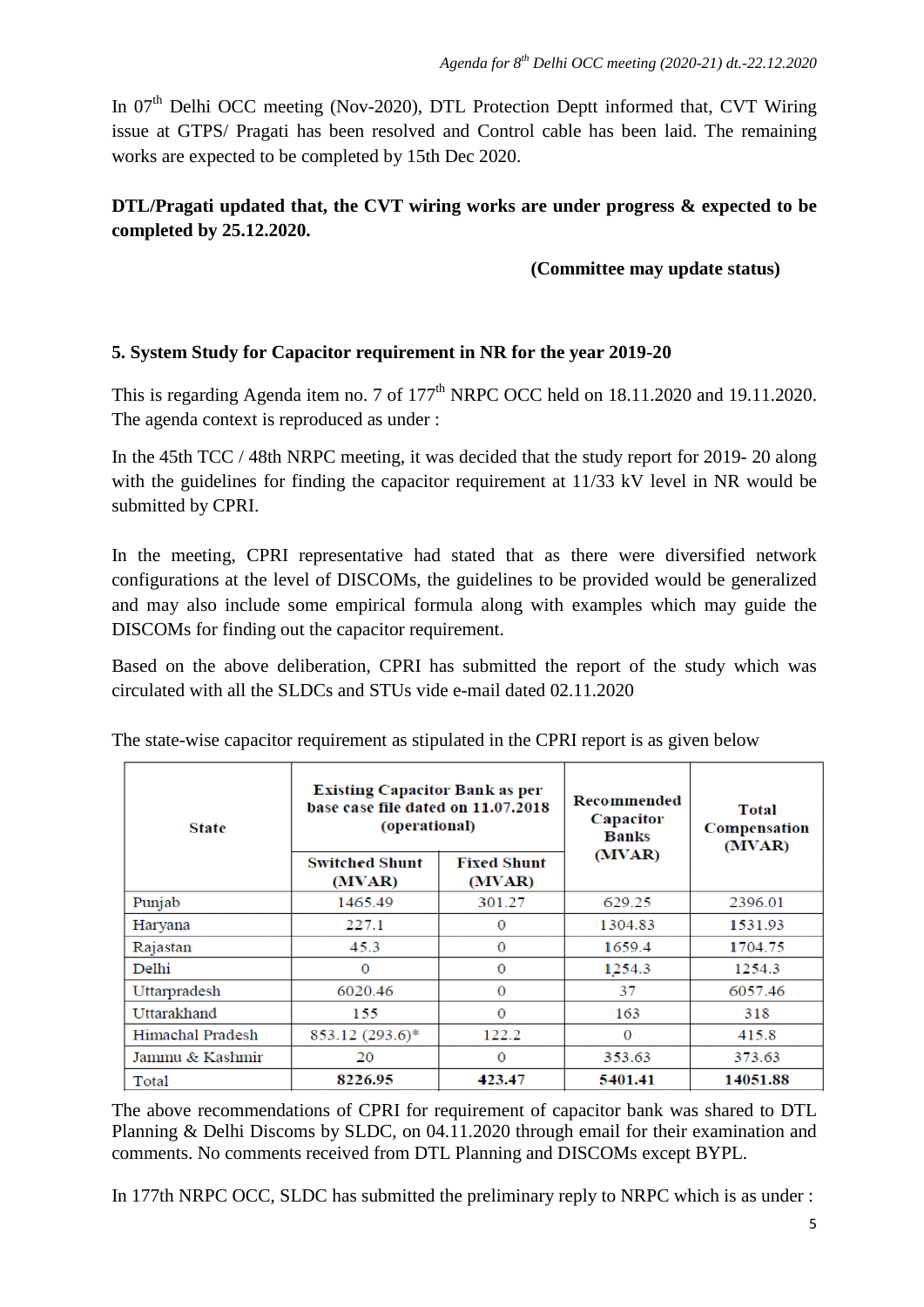| <b>Utility</b> | <b>Installed Capacity in</b><br><b>MVAR (HT)</b> | <b>Installed Capacity in</b><br><b>MVAR (LT)</b> | <b>Total</b> |
|----------------|--------------------------------------------------|--------------------------------------------------|--------------|
| <b>DTL</b>     | 773.52                                           | $\theta$                                         | 773.52       |
| <b>BRPL</b>    | 1661.12                                          | 241.80                                           | 1902.92      |
| <b>BYPL</b>    | 1012.17                                          | 102                                              | 1114.17      |
| <b>TPDDL</b>   | 1047.68                                          | 119                                              | 1166.68      |
| <b>NDMC</b>    | 253.74                                           | 24.29                                            | 278.03       |
| <b>MES</b>     | 20.1                                             | $\Omega$                                         | 20.10        |
| <b>TOTAL</b>   | 4768.33                                          | 487.1                                            | 5255.43      |

The total installation of Capacitor Banks in Delhi as on 31.03.2020 is 5255.43MVARs and the details are as under

However, the CPRI report has recommended 1254.3MVAR capacitor bank for Delhi considering installed capacity as Nil.

In addition to above, during summer 2019 Delhi has met a Peak demand of 7409MW and at that time reactive power drawl was Approx. 470 MVAR from the grid. It seems that CPRI recommendation of 1254.3 MVAR is on very higher side for requirement of capacitor bank in Delhi.

In 7<sup>th</sup> OCC meeting, After detailed deliberation, OCC advised DTL/ Planning and **DISCOMs to study CPRI report and any other previous concerned report. The OCC also requested all utilities to send their comments to SLDC for further submission and deliberation in NRPC/OCC.**

## **BRPL Comments/ Submission :-**

• *In table No.5 of CPRI study report, the installed capacity of capacitors is shown as zero and additional capacity recommended is 1254.3 Mvar.* 

*As per the agenda of Delhi OCC the installed capacity of capacitors in Delhi is about 5255 MVAr as under:*

| Utility      | in<br>Installed Capacity<br>$MVAR$ ( $HT$ ) | <i>Installed</i><br>Capacity<br>in<br>MVAR(LT) | Total   |
|--------------|---------------------------------------------|------------------------------------------------|---------|
| <b>DTL</b>   | 773.52                                      | $\theta$                                       | 773.52  |
| <b>BRPL</b>  | 1661.12                                     | 241.80                                         | 1902.92 |
| <b>BYPL</b>  | 1012.17                                     | 102                                            | 1114.17 |
| <b>TPDDL</b> | 1047.68                                     | 119                                            | 1166.68 |
| <b>NDMC</b>  | 253.74                                      | 24.29                                          | 278.03  |
| <b>MES</b>   | 20.1                                        | 0                                              | 20.10   |
| <b>TOTAL</b> | 4768.33                                     | 487.1                                          | 5255.43 |

*The above mistake is to be rectified.*

• *Most of the time even the existing capacity are put off to arrest voltage rise. As such the existing capacity is itself is more than sufficient to meet the capacity requirement.*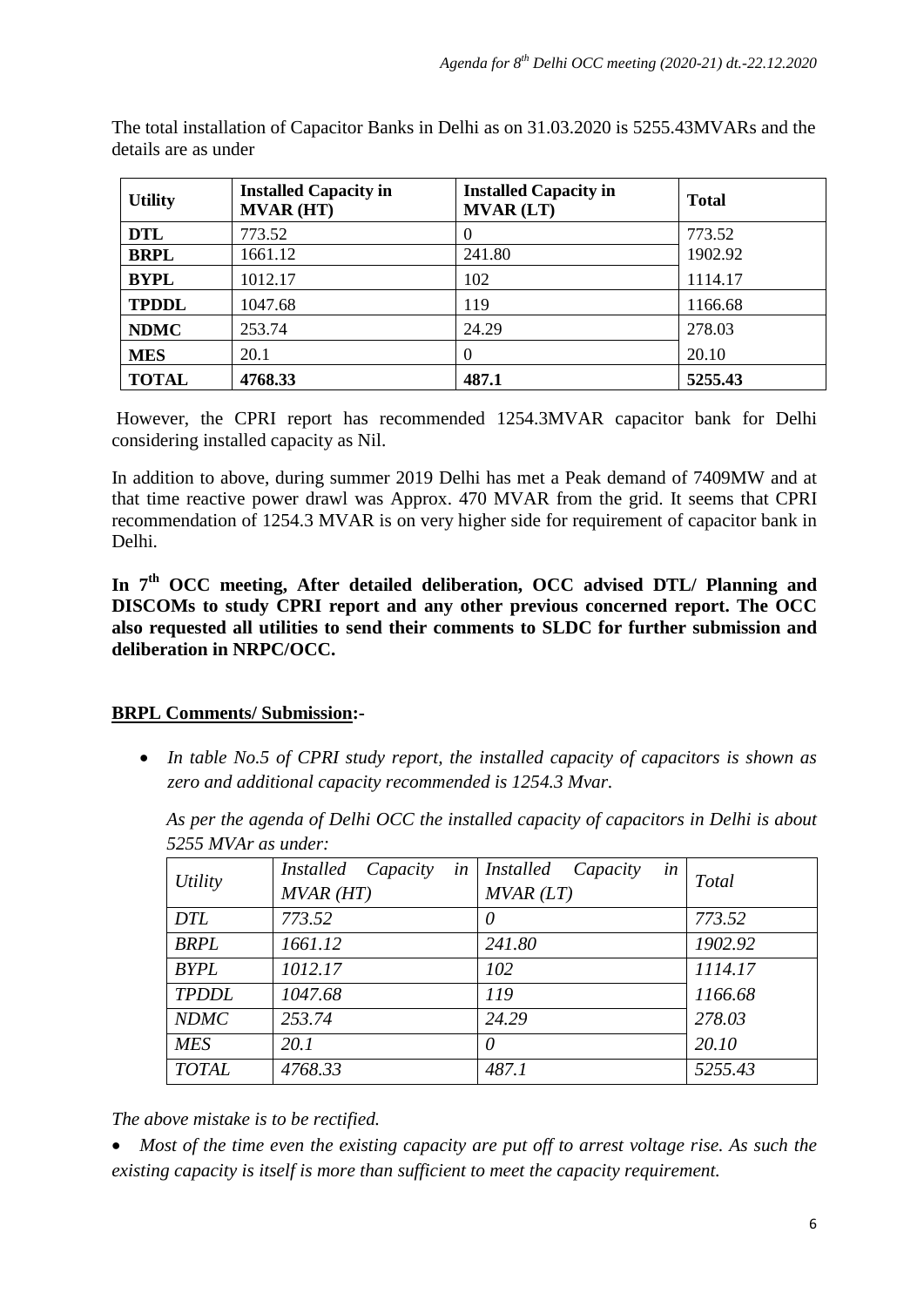• *To control high voltage issues CEA has even suggested DTL to install 1100 MVar reactors at various substations subject to feasibility (Reference 39 The standing committee on Power system planning for northern region meeting held on 29-30 th May 2017) . In the 40 th of meeting of above committee according to the feasibility DTL identified locations of Reactors installation amounting total of 450 MVar.*

• *At present to control high voltage issues various steps like opening of lightly loaded circuits at 400kV, 220kV, 66kV and 33kV level is being done putting the reliability of system at stake.* 

• *Voltage of system remains very high during winter season especially during night hours (off peak demand period). Injection of huge reactive power to the system is one of the main reasons for high voltage operations. It has been observed that reactive power injection occurs from certain consumer levels (DMRC etc...) to DISOM networks to DTL system and DTL system to Northern grids.* 

• *High voltage operation affects the life of the switch gears at all levels. The DTL steering committee shows that in future all new 220KV S/Stns could be provided with 2 number 25 Mvar reactors to arrest the high voltage operation.*

• *Even after switching off EHV feeders/existing capacitors reactive energy charges are also payable during peak load period also.*

• *Analysis of reactive power bills during 2019-20 and 2020-21 reveals that reactive power injection to the system during high voltage regime. The details are as under.*

| Month                    | 2019-20           |                  |              | 2020-21           |
|--------------------------|-------------------|------------------|--------------|-------------------|
|                          | Drawl during High | Drawl during Low | Drawl during | Drawl during Low  |
|                          | Voltage           | Voltage          | High Voltage | Voltage           |
| April                    | $-45.38$          | 1.28             | $-34.71$     | $-1.80$           |
| May                      | $-10.73$          | 3.24             | $-7.52$      | 0.35              |
| June                     | $-5.85$           | 9.36             | $-1.12$      | 1.22              |
| July                     | $-5.81$           | 13.08            | 3.02         | 1.05              |
| Aug                      | $-8.41$           | 4.61             | $-1.09$      | 1.33              |
| Sep                      | $-9.66$           | 4.70             | 0.094        | $-1.92$           |
| Oct                      | -43.97            | $-0.50$          | $-24.56$     | $-0.92$           |
| Nov                      | $-68.77$          | 0.079            |              |                   |
| Dec                      | $-71.33$          | 0.77             |              |                   |
| Jan                      | $-81.48$          | $-0.086$         |              |                   |
| Feb                      | $-57.06$          | $-0.73$          |              |                   |
| Mar                      | $-71.64$          | $-0.14$          |              |                   |
| Total                    | $-480.15$         | 37.61            | $-65.89$     | $-0.68$           |
| Net Amount<br>Total (Rs) | 7.5 $Cr$ (approx) |                  |              | $0.95$ Cr(approx) |

#### *ALL FIGURES IN REACTVE MILLION UNITS:*

*It would be appreciated that the new substations which are planned could only be fed through cables due to various compulsions, the capacitive load requirement would automatically met through these cable in feeds.*

*However at present the planning is done for installation of capacitors at 20/10/7 MVAR at 66kV, 33kV and 11KV level respectively with new substations.*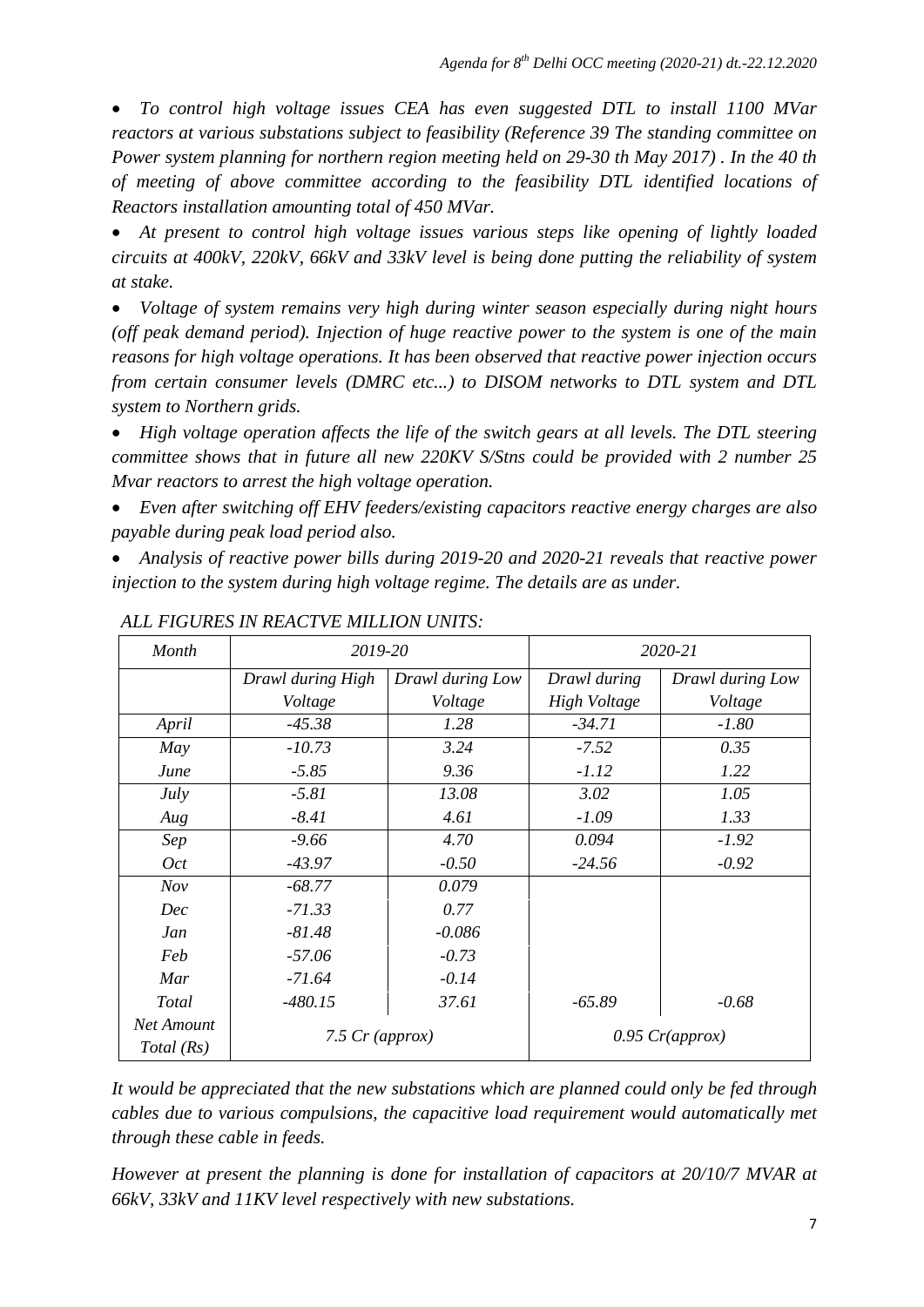*Considering the prominent high voltage issues study is being proposed through professional agencies for introduction of combination of capacitors and reactors (like STATCOM's) for new substation being planned at BRPL which not only reduce reactive power charges but also for maintaining the quality and reliability of the system as these elements can operate according the requirement of capacitors and reactors depending on the system conditions.*

## **(OCC may deliberate)**

#### **6. Review of Delhi islanding Scheme**

This is regarding Agenda item no. 12 of  $177<sup>th</sup>$  NRPC OCC held on 18.11.2020 and 19.11.2020. The agenda context is reproduced as under :

*A meeting was held on 29.10.2020 through Video Conferencing to discuss issues related to Delhi Islanding scheme. Following deliberations were held in the meeting:* 

• *DTL representative briefed about the history of designing of Delhi Islanding scheme and basis of the same through a presentation (Enclosed as Annexure – A.VII). He highlighted about revisions in Delhi Islanding scheme which is now a single island after merging of 4 smaller islands. Further, data of six scenarios for summer and winter i.e. peak, off-peak and average for the FY 2019-20 were deliberated.* 

*• It was highlighted that Revised Delhi Island consists of Delhi generation as well as generations from Dadri (Unit 1, 2), Dadri gas and APCPL. These generators are not being scheduled by DISCOMs. Hence, in case of Islanding, generation from these generators may not be reliable source. It was suggested that rather than complete Delhi Island, individual generators islanding is more reliable and stable.* 

*• PPCL representative highlighted that during February 2018, islanding was witnessed on PPS-1 which had survived for 30-35 minutes. He mentioned that Black start facility is also available on GTPS which can be also be extended to PPS as well as load connected are super critical loads which are also in radial nature.* 

*• NRLDC highlighted that issue of mismatch in load-generation is mainly due to huge dependency of Delhi on import. In such case, minimum base generation can be ensured for generators to ensure reliability of system despite of costly generation and corresponding commercial issues can also be tackled separately. It was stated that Rihand – Dadri Bipole HVDC is being disconnected from Dadri during Islanding. It was suggested that possibility of connecting HVDC to facilitate generation from Rihand may also be explored. Further, an option of SPS also needs to be explored. It was stressed reliability needs to be focused rather than commercial issues.* 

*• DTL also highlighted that current load-generation scenario has completely changed now and there is need to conduct a study to explore possibilities such as consideration of HVDC in island, smaller island of individual generation etc. Further, stability of islands needs to be checked in view of the load-generation balance, reactive power compensation considering large no. of cables in Delhi etc.*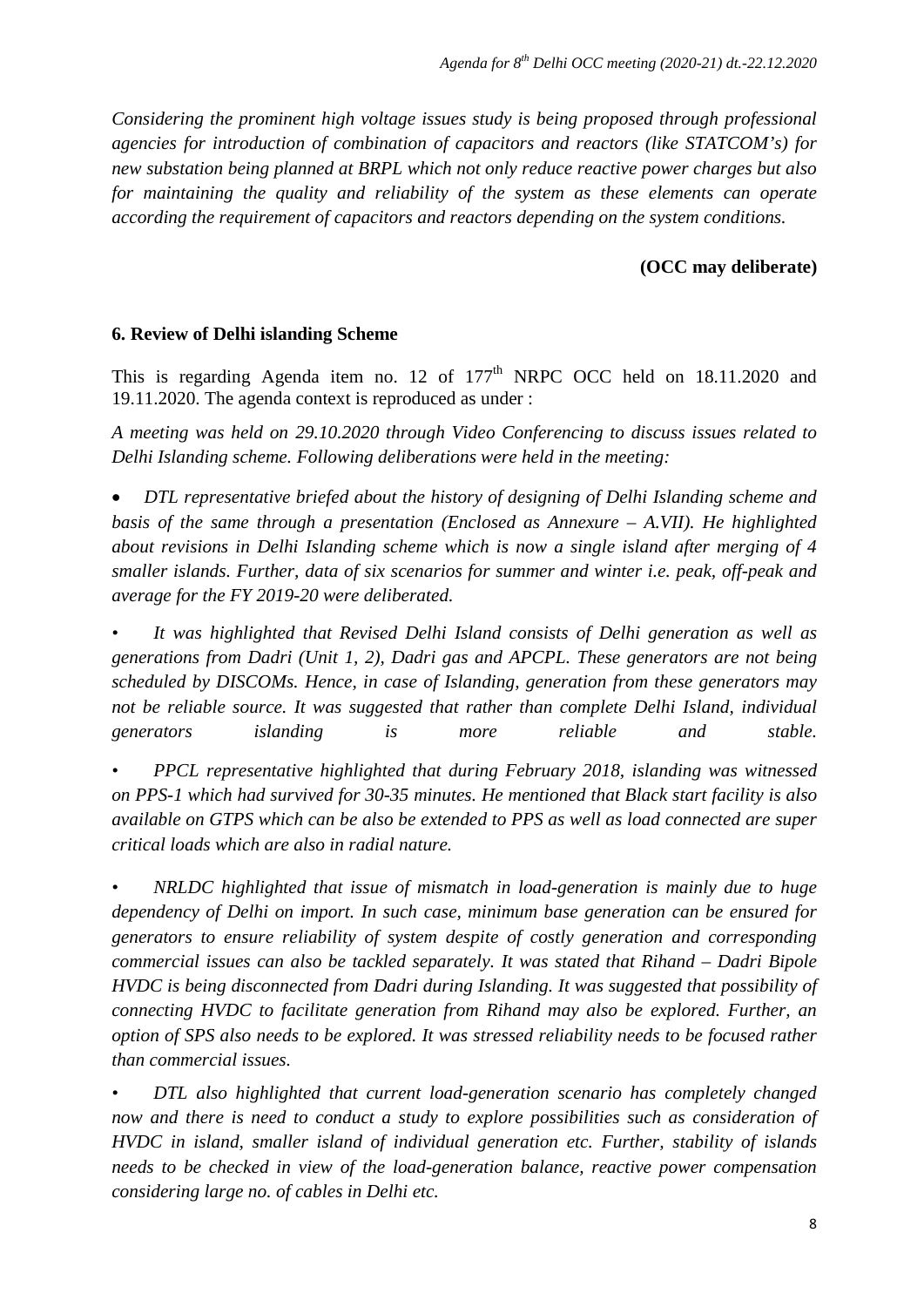*• Delhi SLDC highlighted that earlier study through CPRI was carried out for single islanding and accordingly blocking of HVDC, disconnection of feeders was designed. Considering changed load-generation scenario, it was decided that internal discussion with Delhi DISCOMs, SLDC, DTL and other generators may be carried out and proposal may be submitted to committee.* 

• *Accordingly, the following roadmap was agreed in the meeting:* 

*a. Load wise bifurcation i.e. super critical, critical and essential loads may be done in meeting with DISCOMs by Delhi SLDC.* 

*b. Detailed modeling of downstream Delhi network may be done for carrying out study.* 

**c.** *After submission of model, study to explore different possibility of islanding design may be done.* 

*Further, NRPC enquired about current preparedness of Delhi during any eventuality in real time. PPCL informed during any incidence, natural island of PPS–1 and GTPS is currently having generation of 198 MW and Bawana is having 400-500 MW. Hence, around 600-700 MW island can be formed presently in any eventuality which is without Dadri and APCPL. It was also highlighted that along with generation of Dadri and APCPL, complete Delhi Island with load around 3000 MW can also be formed.*

SLDC has already emailed Discoms for updation of Load wise bifurcation i.e. super critical, critical and essential loads for reviewing of Delhi Islanding Scheme.

DTL Protection and Planning Department to explore the possibilities of:

**a)** Detailed modeling of downstream Delhi network may be done for carrying out study.

**b)** Study to explore different possibility of islanding design may be done.

**In 7th OCC meeting, DTL Protection Deptt. informed that revised Delhi Islanding scheme consists of Delhi local generation as well as generations from Dadri (Unit 1, 2), Dadri gas and APCPL. At present, the generation from Dadri and APCPL are not being scheduled by DISCOMs. Hence, in case of Island formation at 47.9Hz as per approved scheme there will be deficient generation for survival of island. Thus all DISCOMs may be requested to review the scheduling else islanding of Delhi generators may be conceptualized so that in case of any grid disturbance essential load may be survived through islanding of Delhi generators.**

**In this regard, DISCOMs and Generators under Delhi Islanding scheme shall submit their comments to Delhi SLDC within 07 days so that NRPC may be apprised.**

**After deliberation, OCC also advised DISCOMs to submit the bifurcated details in the category of Essential, Critical & Supercritical loads as desired in NRPC OCC.**

## **BYPL Submission :-**

#### *Identification of BYPL Essential Load (Super critical and Critical )*

*In reference to MOM, dated 04/12/2020, of 7th OCC meeting held on 25/11/2020, an agenda item 4.7 refers to Delhi Islanding Scheme. As per the discussion during the meeting, Discoms including BYPL were asked to submit the bifurcated details in the category of*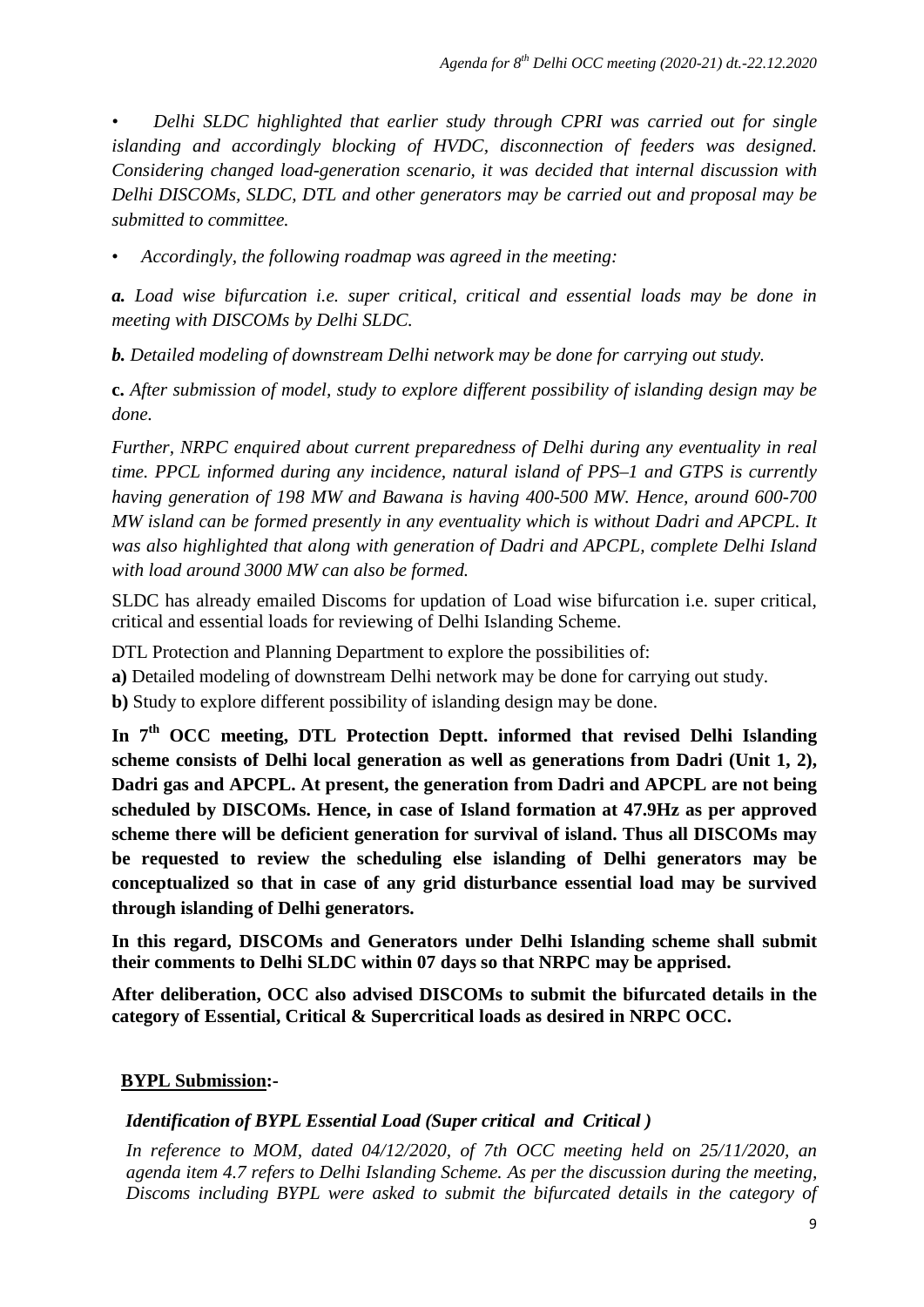*Essential Load comprises of Critical & Super Critical Loads. BYPL submits the required details and its comments in respect of the proposed Islanding scheme are as under:*

| <b>BYPL Super Critical Load</b> |                             |                  |                          |                                                             |  |  |
|---------------------------------|-----------------------------|------------------|--------------------------|-------------------------------------------------------------|--|--|
| <b>DTL</b> Source               | <b>Alternate DTL Source</b> | <b>BYPL</b> Grid | <b>Load in MW</b>        | <b>Category</b>                                             |  |  |
| 220kV IP Station                | 220kV Rajghat Station       | G B Pant         | 18                       |                                                             |  |  |
| 220kV IP Station                | 220kV Rajghat Station       | I.G.Stadium      | 11                       |                                                             |  |  |
| 220kV IP Station                | 220kV Rajghat Station       | Minto Road       | 19                       |                                                             |  |  |
| 220kV Park Street               | 220kV Naraina               | Shankar Road     | 32                       | Hospital/                                                   |  |  |
| 220kV Park Street               | N/A                         | Shastri Park C   | 31                       | Delhi secretariat/                                          |  |  |
| 220kV Wazirabad                 | 400kV Harsh Vihar           | Ghonda           | 44                       | SLDC and BYPL Control Room/<br>National Information Center/ |  |  |
| 220kV Wazirabad                 | N/A                         | Shastri Park E   | 17                       | Water treatment plant(WTP)                                  |  |  |
| 220kV Wazirabad                 | N/A                         | Sonia Vihar      | 40                       |                                                             |  |  |
| 220kV Wazirabad                 | 220kV Wazirabad             | 220kV Wazirabad  | 3                        |                                                             |  |  |
| 220kV Patparganj                | 220kV Preet Vihar           | Karkardooma      | 14                       |                                                             |  |  |
| 220kV Patparganj                | 220kV Gazipur               | Vivek Vihar      | 29                       |                                                             |  |  |
|                                 | <b>Total</b>                | 257              | Excluding $DMRC = 82 MW$ |                                                             |  |  |

| <b>BYPL Critical Load</b>   |                                       |                  |                   |                                                                             |  |  |
|-----------------------------|---------------------------------------|------------------|-------------------|-----------------------------------------------------------------------------|--|--|
| <b>DTL</b><br><b>Source</b> | <b>Alternate</b><br><b>DTL</b> Source | <b>BYPL</b> Grid | <b>Load in MW</b> | <b>Category</b>                                                             |  |  |
| 220kV IP<br>Station         | 220kV Rajghat<br>Station              | <b>DDU</b>       | 14                |                                                                             |  |  |
| 220kV IP<br>Station         | 220kV Rajghat<br>Station              | Delhi Gate       | 16                |                                                                             |  |  |
| 220kV<br>Kashmeri<br>Gate   | 220kV Rajghat<br>Station              | Fountain         | 14                |                                                                             |  |  |
| 220kV IP<br>Station         | 220kV Rajghat<br>Station              | Kamla Market     | 27                |                                                                             |  |  |
| 220kV Park<br>Street        | 220kV Rajghat<br>Station              | Motia Khan       | 40                |                                                                             |  |  |
| 220kV<br>Kashmeri<br>Gate   | 220kV Rajghat<br>Station              | <b>Town Hall</b> | 29                | BJP Headquarter/<br>Govt. Offices/<br>Railway station/<br>MCD civic centre/ |  |  |
| 220kV<br>Geeta<br>Colony    | 220kV<br>Patparganj                   | Geeta Colony     | 41                | Hospital/water pump<br><b>VVIP</b> area                                     |  |  |
| 220kV<br>Geeta<br>Colony    | 220kV<br>Wazirabad                    | Kailash Nagar    | 33                |                                                                             |  |  |
| 220kV<br>Patparganj         | 220kV Gazipur                         | Khichripur       | 27                |                                                                             |  |  |
| 220kV<br>Gazipur            | 220kV<br>Patparganj                   | Kondli           | 16                |                                                                             |  |  |
| 220kV<br>Patparganj         | 220kV Gazipur                         | PPG GH-1         | 28                |                                                                             |  |  |
| 400kV<br>Harsh Vihar        | 220 <sub>kV</sub><br>Patparganj       | Nand Nagri       | 38                |                                                                             |  |  |
| <b>Total</b>                |                                       |                  | 323               |                                                                             |  |  |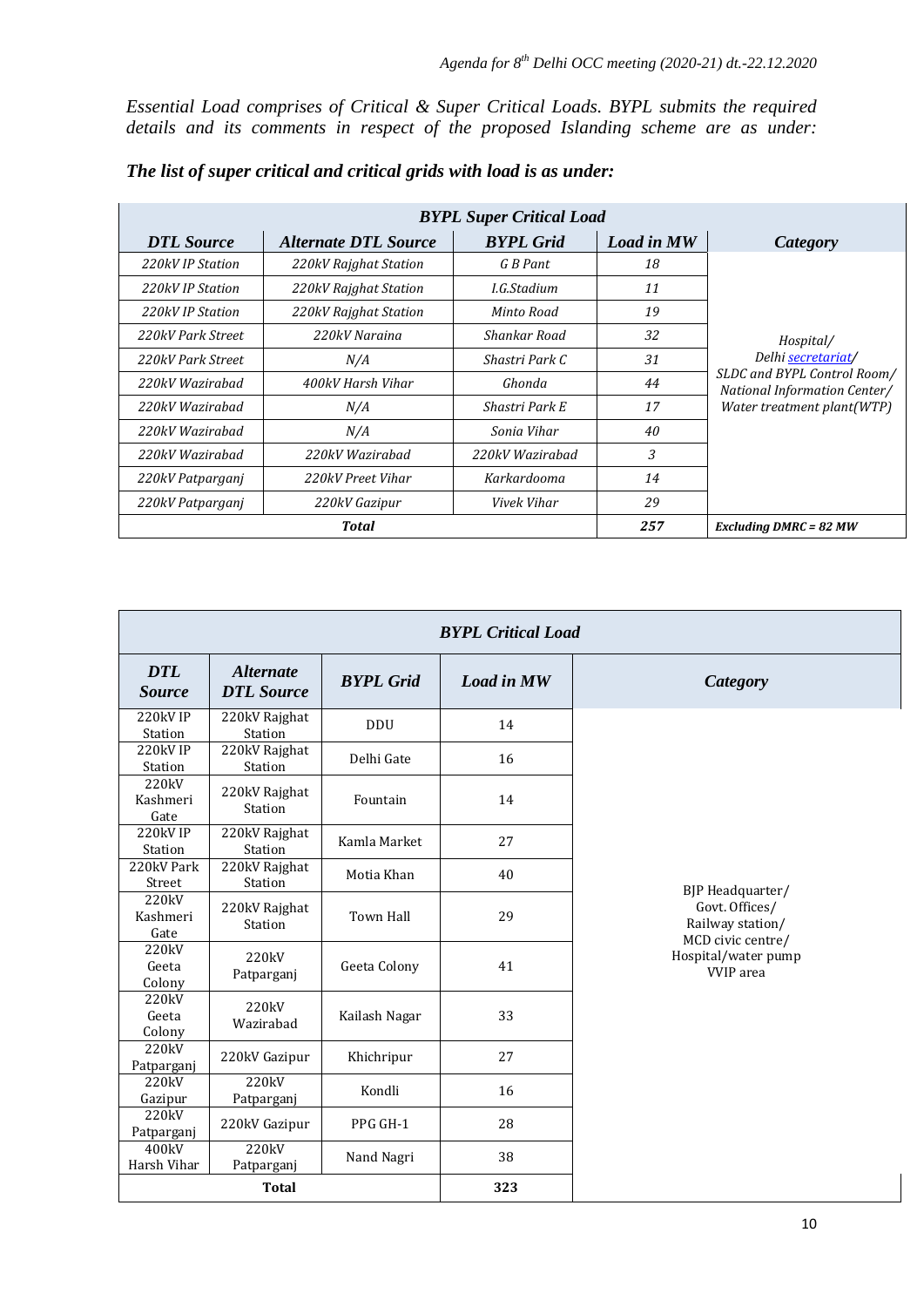## *Exclusion of BYPL Super Critical and Critical Grids from DTL UFR for change in relay settings:*

• *There are some BYPL Super critical and critical grids which has been included in UFR as per DTL islanding scheme in Annexure IV-A. The same has been depicted in table pertaining to BYPL as under :* 

|                | Frequency settings for DTL network Load shedding relays as per NRPC Guidelines and<br><b>Revised Islanding Scheme (For 6261MW Peak Load)</b> |                                               |                        |                                                 |                           |                                                |                                       |                                              |                           |                                           |                        |
|----------------|----------------------------------------------------------------------------------------------------------------------------------------------|-----------------------------------------------|------------------------|-------------------------------------------------|---------------------------|------------------------------------------------|---------------------------------------|----------------------------------------------|---------------------------|-------------------------------------------|------------------------|
| S.<br>No       | S/Stn<br><b>Name</b>                                                                                                                         | 48.8 Hz<br><b>Flat</b>                        | <b>Relief</b><br>in MW | 48.6Hz<br><b>Flat</b>                           | <b>Relief</b><br>in<br>MW | <b>Below</b><br>49.9 Hz<br>(SLOPE<br>0.1)      | Relie<br>$\boldsymbol{f}$<br>in<br>MW | <b>Below</b><br>49.9<br>Hz<br>(SLOPE<br>0.2) | <b>Relief</b><br>in<br>MW | <b>Below</b><br>49.9 Hz<br>(SLOPE<br>0.3) | <b>Relief</b><br>in MW |
| $\mathbf{1}$   | 220KV                                                                                                                                        |                                               |                        |                                                 |                           | <b>66KV</b><br><b>Shastri</b><br>Park-I        | 26                                    |                                              |                           |                                           |                        |
|                | <b>SOW</b>                                                                                                                                   |                                               |                        |                                                 |                           | <b>66KV</b><br><b>Shastri</b><br>Park-II       | 31                                    |                                              |                           |                                           |                        |
| $\overline{2}$ | 220KV<br><b>GEETA</b>                                                                                                                        |                                               |                        |                                                 |                           | 33KV<br><b>Kailash</b><br>Nagar-I              | 19                                    | 33KV<br>Geeta<br>Colony-<br>I                | 20                        |                                           |                        |
|                | COLONY                                                                                                                                       |                                               |                        |                                                 |                           | <b>33KV</b><br><b>Kailash</b><br>Nagar-<br>II  | 15                                    | 33KV<br>Geeta<br>Colony-<br>II               | 20                        |                                           |                        |
| 3              | 220KV<br><b>PATPAR</b>                                                                                                                       |                                               |                        |                                                 |                           | <b>66KV</b><br><b>Vivek</b><br><b>Vihar-I</b>  | $\boldsymbol{\theta}$                 |                                              |                           |                                           |                        |
|                | <b>GANJ</b>                                                                                                                                  |                                               |                        |                                                 |                           | <b>66KV</b><br><b>Vivek</b><br><b>Vihar-II</b> | $\theta$                              |                                              |                           |                                           |                        |
| $\overline{4}$ | 220KV<br>GAZIPU                                                                                                                              | <b>66KV</b><br><b>Vivek</b><br><b>Vihar-I</b> | 39                     | <b>66KV</b><br><b>Kondli-</b><br>$\overline{I}$ | 24                        |                                                |                                       |                                              |                           |                                           |                        |
|                | $\overline{R}$                                                                                                                               |                                               |                        | <b>66KV</b><br>Kondli-<br>II                    | 22                        |                                                |                                       |                                              |                           |                                           |                        |
|                | <b>Total</b>                                                                                                                                 |                                               | 39                     |                                                 | 46                        |                                                | 91                                    |                                              | 40                        |                                           | 0.0                    |

| <b>Super Critical</b> |  |
|-----------------------|--|
| Critical              |  |

*Operational arrangement for Delhi Islanding (Single Island as per 32nd Protection Subcommittee meeting held in NRPC on 30.11.2016):*

- *Dadri-I is one of the costliest plants that is being made available to the Discoms in the NCT of Delhi. Accordingly, Dadri-I is the lowest in the Merit Order Despatch list and therefore, power has not been scheduled from Dadri-I for almost 10 months.*
- *In view of the above, Dadri -I remains inoperative and has a PLF of 30.46% for 2019- 20 and of 9% for 2020-21.*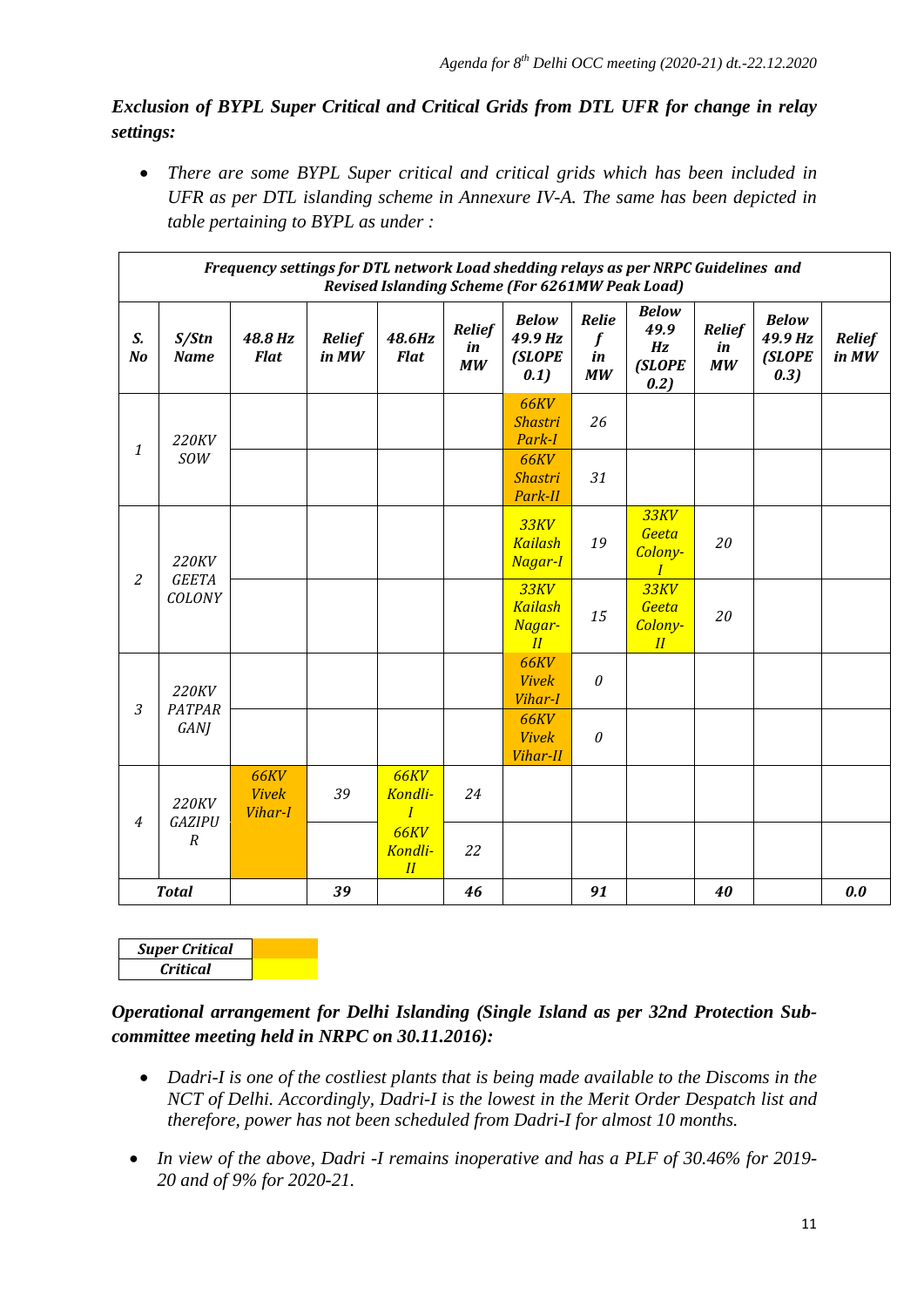- *In the existing scheme, Dadri-I has already completed 25 years of operation on 30.11.2020. By virtue of Regulation 17 of the CERC (Terms and Conditions for Tariff) Regulations, 2019 and in the absence of any arrangement between NTPC and BYPL, the PPA has lapsed on 30.11.2020 by operation of law. Accordingly, BYPL by its Communication(s) dated 30.11.2020 has requested NTPC, NRDLC and SLDC not to schedule power from Dadri-I w.e.f. 01.12.2020. Similar Communications were also issued by other Discoms including BRPL and TPDDL, in this regard.*
- *A Draft Proposal dated 04.12.2020 issued by the Ministry of Power, Government of India ("MoP") was forwarded to BYPL by the Government of NCT of Delhi for comments. By the Draft Proposal, the MoP has proposed a mechanism to enable States/ Discoms to either continue or exit from the PPA after completion of the term of the PPA i.e., beyond 25 years or a period specified in the PPA. BYPL is in the process of examining the Draft Proposal and would be submitting its comments to the Government of NCT of Delhi.*
- *In view of the above, Dadri-I should not be considered a part of the Islanding Scheme.*  Further as indicated in table below that without Dadri-I, there will be sufficient *generation capacity in summer and winter months to cater super critical and critical loads.*
- *Further as suggested by NRLDC, generation from Rihand should be included in Delhi Island to make it reliable, as Rihand plant remains operative most of the time. Therefore there is requirement to suitably work out islanding scheme by taking other plants as suggested in NRPC 177th OCC.*
- *The stations chosen for Islanding scheme should have fast ramp up and lower lead time to start quickly in case of requirement, when islanding happens. This will ensure power availability for critical and super critical loads.*
- *There is huge variation in Delhi's seasonal demand and therefore season-wise modelling should be done. It is suggested that the SLDC should conduct load flow studies for the entire NCT of Delhi considering peak and off-peak scenarios (seasonal and diurnal variation), with multiple combination of sources on the Delhi's ring transmission structure (as proposed for Single Island). This would help in understanding the implications of voltage, reactive power and system stability aspects with different source combinations including connectivity of Rihand HVDC to facilitate generation from Rihand-Dadri bi-pole HVDC line which has a capacity of 1500 MW.*
- *Percentage on-bar entitlement of generating stations under islanding scheme will be different in summers and winters due to huge variation in Delhi's seasonal demand. Therefore, modelling may be done as per different summer and winter share, from these stations.*
- *SLDC may explore the introduction of new flexible and fast ramping technologies like Battery Energy Storage System (BESS) at strategic locations for support in the islanding scheme.*
- *Generation sources which help contribute to meeting super-critical and critical loads in Delhi's island are as follows:*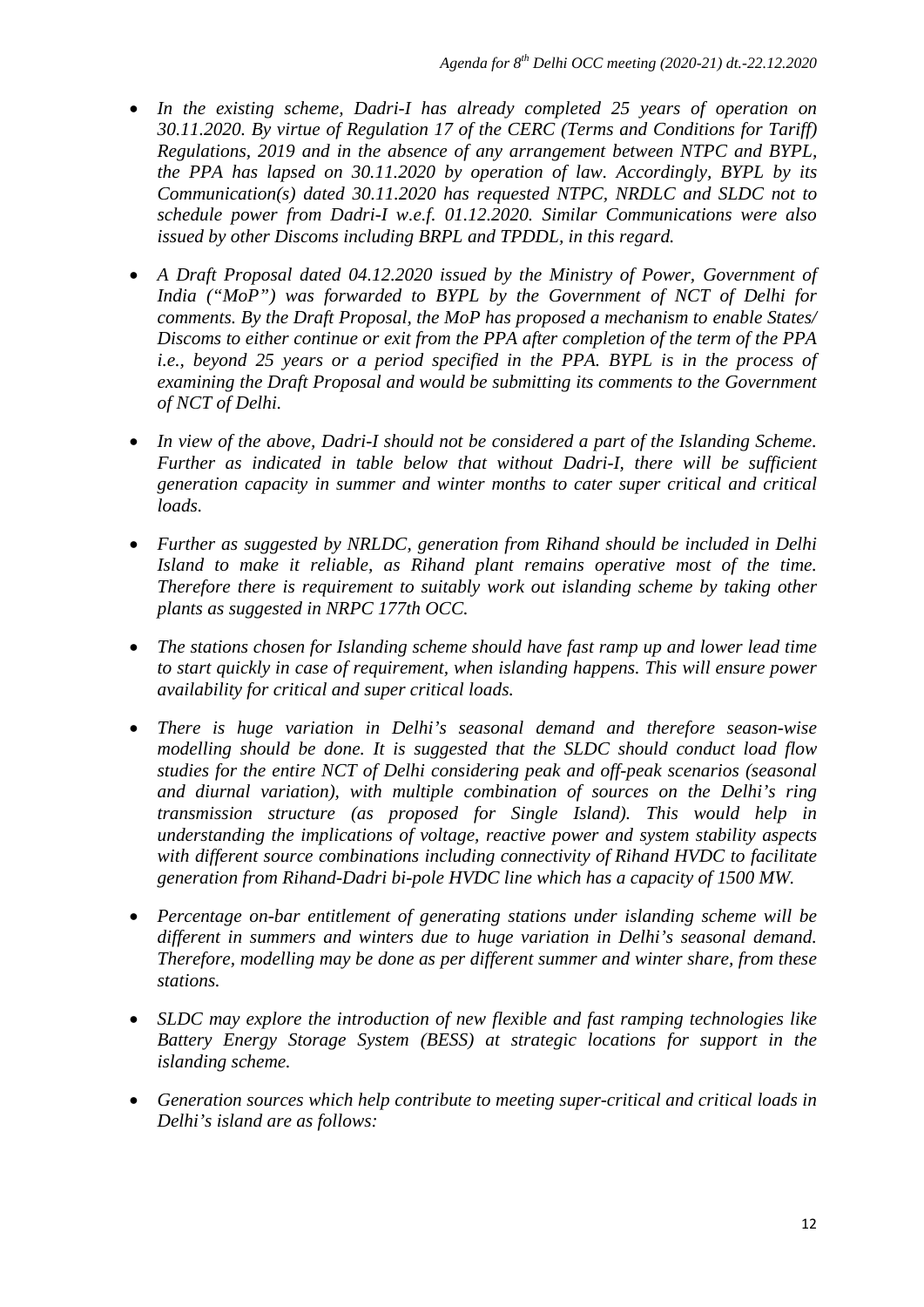| <b>Generation Under Islanding Scheme</b> |                                                    |                                                     |                                  |                          |  |  |  |  |
|------------------------------------------|----------------------------------------------------|-----------------------------------------------------|----------------------------------|--------------------------|--|--|--|--|
| <b>Plants</b>                            | As per proposed<br><i>islanding</i><br>scheme 2016 | As per present<br><b>Generation</b><br>(12.12.2020) | <b>Proposed Generation (MW)*</b> |                          |  |  |  |  |
|                                          |                                                    |                                                     | Summer's                         | Winter's                 |  |  |  |  |
| Pragati I                                | 292                                                | 149                                                 | 323                              | 162                      |  |  |  |  |
| <b>GT</b>                                | 132                                                | 41                                                  | 276                              | 46                       |  |  |  |  |
| <b>Bawana</b>                            | 290                                                | 438                                                 | 668***                           | 334                      |  |  |  |  |
| Dadri II                                 | 1451                                               | $\overline{\phantom{a}}$                            | 901                              | 450                      |  |  |  |  |
| Dadri I                                  |                                                    | $\overline{\phantom{a}}$                            | $\overline{\phantom{a}}$         | $\overline{\phantom{0}}$ |  |  |  |  |
| Dadri Gas                                | 125                                                | 187                                                 | 125                              | 125                      |  |  |  |  |
| <b>Jhajjar</b>                           | 916                                                | $\overline{\phantom{a}}$                            | $919**$                          | 460                      |  |  |  |  |
| <b>BTPS</b>                              | 298                                                | $\overline{\phantom{a}}$                            | $\overline{\phantom{a}}$         | $\overline{\phantom{0}}$ |  |  |  |  |
| <b>Total</b>                             | 3504                                               | 815                                                 | 3213                             | 1577                     |  |  |  |  |

*Generation at Delhi periphery*

*\*\* Another 460 MW from 1 unit can be brought under cold start as per requirement \*\*\* Additional equivalent capacity of 668 MW can be brought on bar from second module as per requirement*

#### • *Details of Super-critical and critical loads in Delhi's island are as follows:*

|               |                                          | <b>Summer</b>                |              |                                                                              | <b>Winter</b> |              |
|---------------|------------------------------------------|------------------------------|--------------|------------------------------------------------------------------------------|---------------|--------------|
| <b>DISCOM</b> | <b>Super Critical</b><br><b>Load</b> (MW | <b>Critical Load</b><br>(MW) | <b>Total</b> | <b>Super</b><br><b>Critical Load</b><br><b>Critical Load</b><br>(MW)<br>(MW) |               | <b>Total</b> |
| BRPL          | 438                                      | 507                          | 944          | 335                                                                          | 365           | 700          |
| BYPL          | 257                                      | 323                          | 680          | 159                                                                          | 191           | 350          |
| <b>TPDDL</b>  |                                          |                              |              |                                                                              |               |              |
| MES           |                                          |                              |              |                                                                              |               |              |
| <b>NDMC</b>   |                                          |                              |              |                                                                              |               |              |
| DMRC          |                                          |                              |              |                                                                              |               |              |
| Railway       |                                          |                              |              |                                                                              |               |              |
| <b>Total</b>  |                                          |                              |              |                                                                              |               |              |

#### **BRPL Submission:-**

*Identification of BRPL Super critical and Critical Grids; Based on the critical loads like Hospital, Water Treatment Plants, Important Building etc, BRPL has categorized the Grids amongst "Super Critical" and "Critical" excluding direct feeders emanating from DTL 220KV stations.The list of super critical and critical grids with load is as under: (Also enclosed as excel spreadsheet)*

#### *BRPL Super Critical Loads:*

|                   |                  |                                      |                               |                          |                                                      |                       | All Loads in MW for 2019-20 |                                      |
|-------------------|------------------|--------------------------------------|-------------------------------|--------------------------|------------------------------------------------------|-----------------------|-----------------------------|--------------------------------------|
| <b>DTL Source</b> | <b>BRPL Grid</b> | Summ<br>er<br>Peak                   | Summ<br>er Off<br>Peak        | Summe<br>Averag<br>е     | Winter<br>Peak                                       | Winter<br>Off<br>Peak | Winter<br>Average           | Super<br><b>Critical</b><br>Category |
|                   |                  | 02.07.20<br>19<br>1535<br><b>Hrs</b> | 1.4.201<br>0357<br><b>Hrs</b> | 19<br>1900<br><b>Hrs</b> | 30.4.20 31.12.20 27.1.20<br>19<br>1045<br><b>Hrs</b> | 20<br>0317<br>Hrs     | 23.11.20<br>19<br>1000 Hrs  |                                      |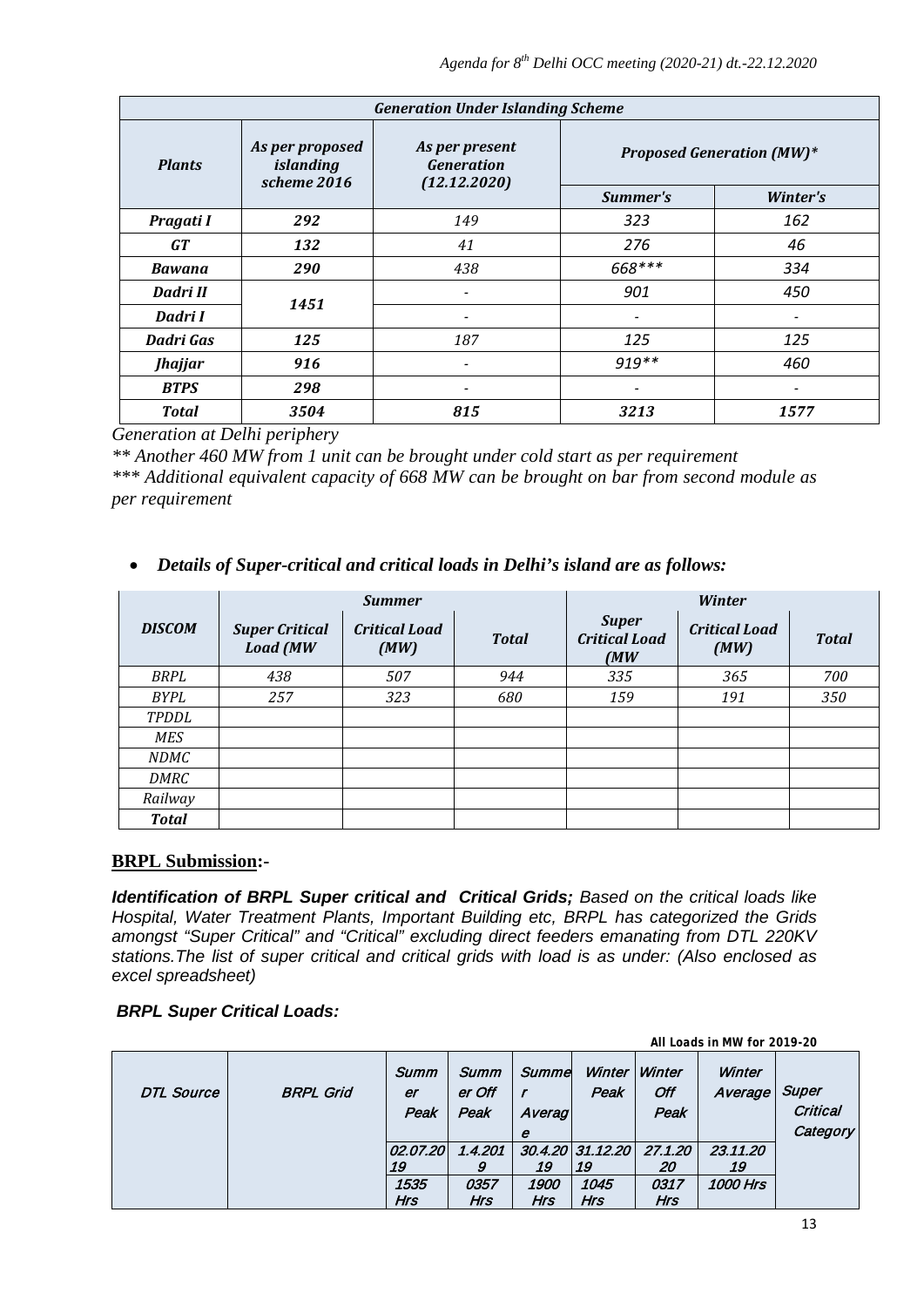| 220KV M.MOTH               | 33KV VSNL2                 | 8            | 4              | 5              | 8              | 4              | 5              |              |
|----------------------------|----------------------------|--------------|----------------|----------------|----------------|----------------|----------------|--------------|
| 220KV R K PURAML66KV VKJ B |                            | 45           | 10             | 34             | 43             | 11             | 16             |              |
| 220KV IP                   | <b>33KV SUPREEME COURT</b> | 2            | $\overline{2}$ | $\overline{2}$ | 1              | 1              | 1              | Airport (GMR |
| 220KV M.MOTH               | <b>33KV NEHRU PLACE</b>    | 24           | 7              | 15             | 15             | 4              | 8              | ), Railways, |
| 220KV M.MOTH               | <b>33KV SIRI FORT</b>      | 19           | 5              | 18             | 15             | 4              | $\overline{7}$ | DMRC, BRPL   |
| 220KV M.MOTH               | 33KV D C SAKET             | 22           | 5              | 15             | 15             | 4              | 10             | Control      |
| 220KV M.MOTH               | 33KV Balaji Estate         | 11           | 4              | 9              | 9              | 2              | 4              | Room,        |
| 220KV                      | 66KV Fatehpur Beri         | 9            | 4              | 7              | 9              | 3              | 6              | Water        |
| <b>MEHERAULI</b>           |                            |              |                |                |                |                |                | treatment    |
| 220KV                      | 66KV South Asian Univ      | 8            | 8              | $\mathcal{E}$  | 7              | 3              | $\mathfrak{D}$ | plant(WTP),  |
| <b>MEHERAULI</b>           |                            |              |                |                |                |                |                | Sewage       |
| 220KV                      | 66KV Palam                 | 15           | 15             | 5              | 8              | 6              | 3              | Pumping,     |
| <b>MEHERAULI</b>           |                            |              |                |                |                |                |                |              |
| 220KV OKHLA                | 33KV Nehru place ckt-2     | 13           | 13             | $\overline{2}$ | $\overline{2}$ | $\overline{7}$ | $\mathfrak{p}$ | Hospitals,   |
| 220KV RIDGE                | 66KV Ridge VALLEY-ckt-1    | 81           | 81             | 35             | 81             | 111            | 31             | Important    |
| VALLEY                     | & 2                        |              |                |                |                |                |                | data         |
| 220KV SVR                  | 66KV Jasola ckt-1 & 2      | 45           | 45             | 18             | 35             | 30             | 18             | centres(Govt |
| 220KV VASANT               | <b>66KV JAAI PALM</b>      | 27           | 27             | 15             | 19             | 11             | $\overline{7}$ | ), Waste to  |
| <b>KUNJ</b>                |                            |              |                |                |                |                |                | energy plant |
| 220KV VASANT               | 11kV Indian Hospital       | $\mathbf{1}$ | $\mathbf{1}$   | 1              | 1              | $\Omega$       | $\Omega$       | etc          |
| <b>KUNJ</b>                |                            |              |                |                |                |                |                |              |
| 220KV NJF                  | 66KV DJB NJF ckt-1 & 2     | 53           | 53             | 15             | 23             | 35             | 9              |              |
| 220KV NJF                  | 66KV NWW                   | 40           | 40             | 19             | 31             | 42             | 9              |              |
| 220KV Naraina              | Mayapuri ckt-1             | 15           | 15             | 10             | 13             | 10             | $\overline{7}$ |              |
| Total                      |                            | 43           | 339            | 226            | 33             | 287            | 146            |              |
|                            |                            | 8            |                |                | 5              |                |                |              |

# *BRPL Critical Loads:*

|                          |                                       |                       |                          |                   |                 |                           | All Load in MW for 2019-20 |                     |
|--------------------------|---------------------------------------|-----------------------|--------------------------|-------------------|-----------------|---------------------------|----------------------------|---------------------|
| <b>DTL</b>               | <b>BRPL</b>                           | <b>Summer</b><br>Peak | Off<br>r                 | Summe Summe       | Winter<br>Peak  | Winter<br><b>Off Peak</b> | Winter<br>Average          | Critical            |
| Source                   | grid                                  | 02.07.20              | Peak                     | Average           | 31.12.20        |                           | 27.1.202 23.11.20          | Category            |
|                          |                                       | 19                    | 01.04.20                 | 30.04.20          | 19              | $\Omega$                  | 19                         |                     |
|                          |                                       | 1535<br>Hrs           | 19<br>0357<br><b>Hrs</b> | 19<br>1900<br>Hrs | 1045<br>hrs     | 0317<br><b>Hrs</b>        | 1000<br><b>Hrs</b>         |                     |
| 220KV IP                 | 33KV NIZAMUDDIN<br>$(Bay-13)$         | 13                    | 4                        | 5                 | 8               | 3                         | 5                          |                     |
| <b>220KV IP</b>          | 33KV KILOKARI 1                       | 14                    | $\overline{5}$           | $\overline{8}$    | $\overline{7}$  | $\overline{3}$            | $\overline{7}$             |                     |
| 220KV IP                 | 33KV Kilokri Bay 25                   | 11                    | $\overline{4}$           | 8                 | 8               | $\overline{2}$            | 5                          |                     |
| <b>220KV IP</b>          | 33KV Kilokri Bay 37                   | 13                    | $\overline{4}$           | 6                 | $\overline{7}$  | $\overline{1}$            | $\overline{4}$             |                     |
| <b>220KV IP</b>          | <b>33KV LAZPAT NAGAR</b><br>$(Bay-5)$ | $\overline{13}$       | 3                        | $\overline{11}$   | 5               | $\overline{0}$            | $\overline{4}$             |                     |
| $220$ KV IP              | 33KV KILOKARI (Bay-25)                | 16                    | $\overline{2}$           | 6                 | $\overline{10}$ | 6                         | $\mathbf{1}$               |                     |
| 220KV LODHI<br><b>RD</b> | <b>33KV DEFENCE COLONY</b>            | 11                    | $\overline{\mathbf{3}}$  | 6                 | $\overline{s}$  | 0                         | $\overline{4}$             |                     |
| 220KV LODHI<br><b>RD</b> | 33KV CBI Bilding                      | 13                    | $\overline{4}$           | $\overline{11}$   | $\overline{7}$  | $\overline{2}$            | $\overline{4}$             | Important           |
| 220KV LODHI<br><b>RD</b> | 33kV ITPO                             | $\overline{2}$        | $\overline{2}$           | $\overline{2}$    | $\mathcal{O}$   | 0                         | 0                          | Buildings/Go<br>vt. |
| 220KV LODHI<br><b>RD</b> | 11KV Sewage T planr                   | $\overline{2}$        | $\overline{2}$           | $\overline{2}$    | $\overline{2}$  | $\overline{0}$            | $\mathbf{1}$               | Offices/Hospi<br>ta |
| 220KV<br>M.MOTH          | <b>33KV SHIVALIK</b>                  | 21                    | $\overline{s}$           | $\overline{1}$    | $\overline{g}$  | $\overline{5}$            | $\overline{10}$            | I/Important         |
| 220KV<br>M.MOTH          | <b>33KV PUSHP VIHAR GRID</b>          | $\overline{6}$        | $\overline{3}$           | $\overline{3}$    | 8               | $\mathbf{1}$              | $\overline{4}$             | Water Pump/         |
| 220KV<br>M.MOTH          | 33KV MAJID MOTH                       | $\overline{11}$       | $\overline{5}$           | $\overline{7}$    | $\overline{7}$  | $\overline{3}$            | $\overline{4}$             | <b>VVIP Area</b>    |
| 220KV<br>MEHERAUL        | 66KV Malviya Ng-1 and<br><b>IGNOU</b> | 40                    | 20                       | 28                | 30              | 13                        | 20                         |                     |
| 220KV                    | 11KV Andheria bagh-1                  | $\overline{2}$        | $\overline{2}$           | $\overline{2}$    | $\mathbf{1}$    | 0                         | $\mathcal{I}$              |                     |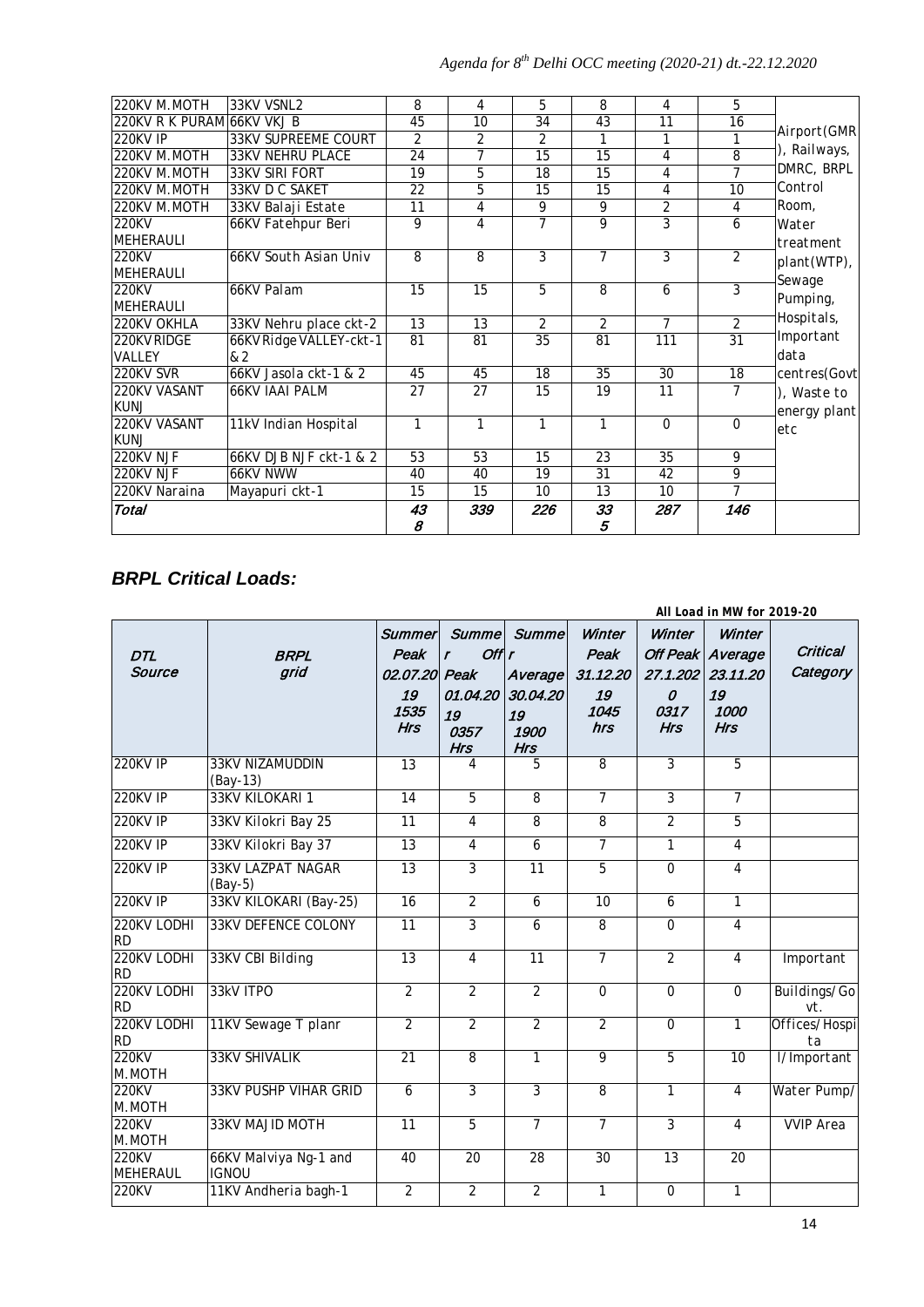| <b>MEHERAUL</b>                  |                                                  |                         |                |                 |                 |                     |                 |                      |
|----------------------------------|--------------------------------------------------|-------------------------|----------------|-----------------|-----------------|---------------------|-----------------|----------------------|
| 220KV OKHLA                      | 33KV OKHALA PHASE 2 ckt                          | 12                      | $\overline{2}$ | $\overline{7}$  | $\overline{7}$  | $\overline{2}$      | 5               |                      |
| 220KV OKHLA                      | 33KV OKHLA PH 1 ckt-1<br>and $2$                 | 19                      | $\overline{4}$ | 10              | 12              | $\overline{4}$      | $\overline{7}$  |                      |
| 220KV SVR                        | <b>66KV 11KV SEWAGE</b><br><b>PUMPING</b>        | $\overline{\mathbf{2}}$ | $\mathcal{I}$  | $\overline{2}$  | $\overline{0}$  | $\overline{\theta}$ | $\theta$        |                      |
| 400/220kV<br><b>TBD</b>          | 66KV Okhla ph-1                                  | 27                      | 5              | $\overline{14}$ | $\overline{18}$ | $\overline{3}$      | $\overline{12}$ |                      |
| 400/220kV<br><b>TBD</b>          | <b>66KV MCIE</b>                                 | $\overline{32}$         | 9              | $\overline{21}$ | 19              | $\overline{5}$      | $\overline{12}$ |                      |
| <b>220KV R K</b><br><b>PURAM</b> | 33KV ADCHINI                                     | $\overline{21}$         | $\overline{4}$ | $\overline{11}$ | $\overline{18}$ | 5                   | 6               |                      |
| $220$ KVRK<br><b>PURAM</b>       | 33KV MASJID MOTH                                 | 11                      | 5              | $\overline{7}$  | $\overline{7}$  | 3                   | $\overline{4}$  |                      |
| 220KV NJF                        | 11KV feeder Booster Pumping                      | $\overline{2}$          | $\mathbf{1}$   | $\mathbf{1}$    | $\overline{2}$  | $\theta$            | $\mathbf{1}$    |                      |
| 220KV PPK-1                      | 66KVBodeIIa-1 T-off Pankha<br>rd                 | $\overline{20}$         | $\overline{4}$ | 11              | 11              | 2                   | 8               | Important            |
| 220KV PPK-1                      | 66KV G-7                                         | 6                       | 3              | 8               | 10              | 1                   | 6               | Buildings/Gov<br>t.  |
| 220KV PPK-2                      | 11KV feeder Pumping stn                          | $\overline{2}$          | $\mathbf{1}$   | $\mathbf{1}$    | $\overline{2}$  | 0                   | $\mathbf{1}$    | Offices/Hospit<br>al |
| 220KV PPK-2                      | 66KV Hastal ckt-2                                | 38                      | 10             | 23              | 49              | 11                  | 11              | /Important           |
| 220KV PPK-2                      | 66KV G-4                                         | 31                      | 10             | 25              | $\overline{24}$ | 6                   | 14              | Water Pump/          |
| 220KV PPK-1                      | <b>66KV G-6 PAPPANKALA</b>                       | 28                      | $\overline{7}$ | 14              | $\overline{20}$ | 5                   | 10              | <b>VVIP</b> Area     |
| 220KV PPK-3                      | 66KV G-7                                         | $\overline{16}$         | $\overline{3}$ | $\overline{7}$  | $\overline{12}$ | $\overline{2}$      | 6               |                      |
| 220KV<br>Peeragarhi              | 33KV Pascimpuri ckt-2                            | $\overline{27}$         | 8              | 6               | $\overline{20}$ | $\overline{2}$      | 12              |                      |
| 220KV<br>Peeragarhi              | 33KV A-4 Paschim vihar                           | 25                      | 10             | 21              | $\overline{18}$ | 10 <sup>10</sup>    | 14              |                      |
|                                  | Tota                                             | 507                     | 160            | 292             | 365             | 100                 | 204             |                      |
|                                  |                                                  |                         |                |                 |                 |                     |                 |                      |
|                                  | <b>Total of Super Critical and Critical Load</b> | 944                     | 498            | 518             | 700             | 387                 | 350             |                      |

#### *Exclusion of BRPL Super critical Grids from DTL UFR :*

• *UFR complete list of BRPL need complete review as few feeders under critical/super critical category and nomenclature of feeders are also changed. The Same is attached as annexure-A*

#### **(OCC may deliberate)**

## **7. Implementation of Automatic Demand Management Scheme by Discoms.**

Refer S.No. 2.2 of 20th GCC MoM wherein NDMC had informed that their software for ADMS has been upgraded and under testing and work is linked with the IPDS project, for which efforts shall be made to complete at the earliest.

NDMC has informed in 02nd OCC meeting (2020-21)that the works related to ADMS are under process and expected to be completed by 30.09.2020.

In 07<sup>th</sup> OCC meeting, NDMC updated that, ADMS works are still under progress and no timeline was provided by NDMC for completion of undergoing ADMS works.

#### **It is requested to NDMC to give a timeline for the completion of ADMS works.**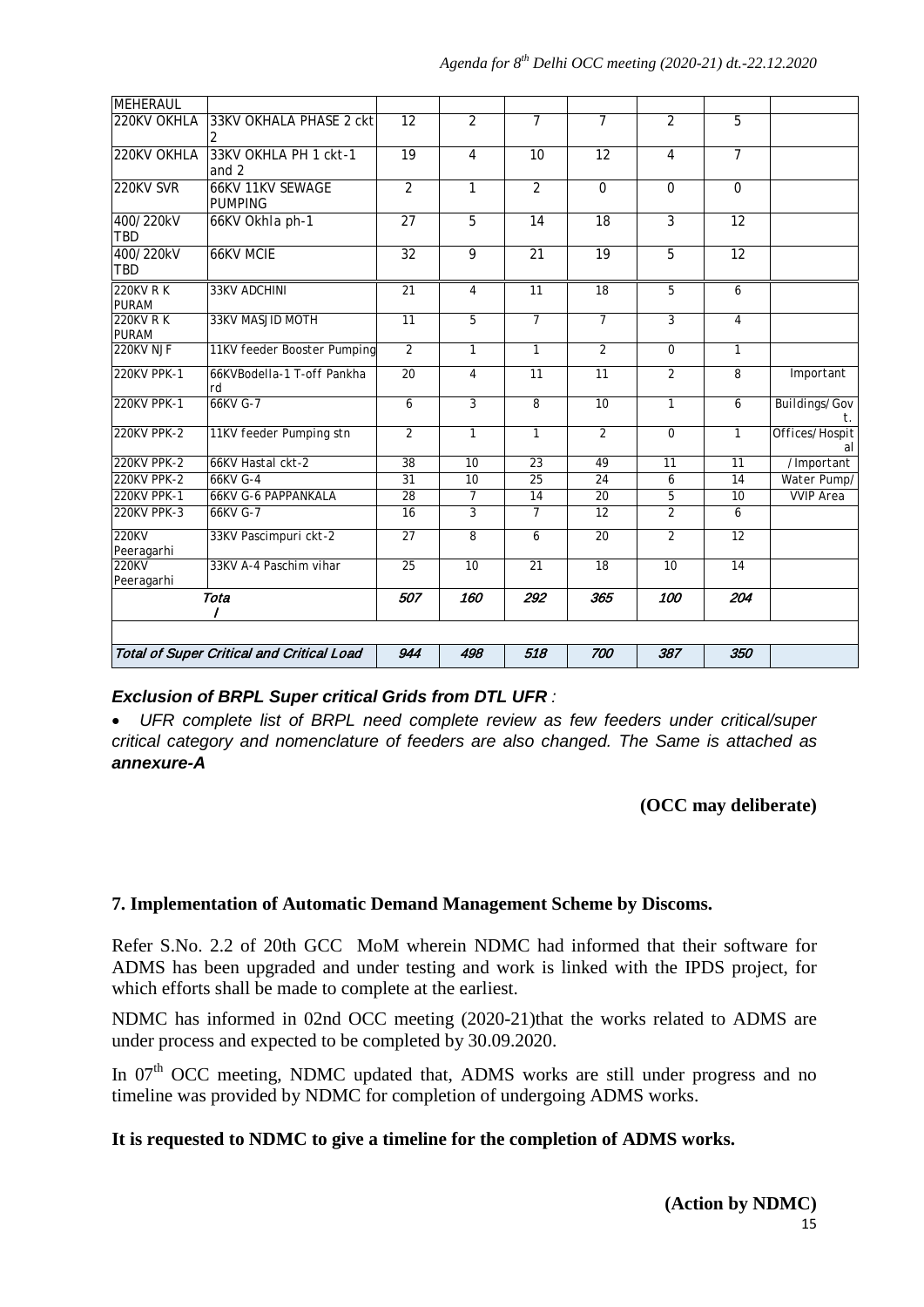#### **8. Submission of break up energy consumption by the state.**

In NRPC OCC meeting all SLDCs were requested to provide the break up energy consumption by the state by segregating the same from the billed data from DISCOMs in the format as prescribed below:

| Category     | Consumption           | Consumption       | Consumption         | Consumption             | <b>Traction</b> | <b>Miscellaneous</b> |
|--------------|-----------------------|-------------------|---------------------|-------------------------|-----------------|----------------------|
|              | <b>Domestic</b><br>by | by                | by                  | <b>Industrial</b><br>bv | supply load     | /Others              |
|              | load                  | <b>Commercial</b> | <b>Agricultural</b> | load                    |                 |                      |
|              |                       | load              | load                |                         |                 |                      |
| <b>Month</b> |                       |                   |                     |                         |                 |                      |

Report submission status:

| <b>DISCOM</b> | <b>BRPL</b> | <b>BYPL</b> | <b>TPDDL</b> | <b>MES</b> | <b>NDMC</b> |
|---------------|-------------|-------------|--------------|------------|-------------|
| Submitted     | up to       | up to Sep-  | up to        | up to      | upto        |
| up to         | Sept-20     | 20          | $Oct-20$     | $Sep-20$   | $Oct-20*$   |

#### **\*NDMC is requested to provide the details in Energy (MUs) not in Demand (MW).**

BRPL, BYPL and MES are requested to provide the details for Oct-2020.

**(Action by DISCOMs)**

#### **9. Regular submission of progress of capacitor installation program by state utilities.**

In 176<sup>th</sup> NRPC OCC meeting, the agenda was discussed for submission of progress of Capacitor installation programme by State utilities.

As per Central Electricity Authority (Furnishing of Statistics, Returns and Information) Regulations, 2007 mandates for submission of multiple types of data to Central Electricity Authority in the format as specified in the regulations. One of the information pertains to the submission of Progress of Capacitor Installation Program by State utilities to RPCs which are thereafter required to compile and submit the data to CEA.

All the utilities are advised to furnish the information to NRPC Secretariat in the Format-35 of the said regulation latest by 10th of every month. The format 35 is as under.

In line with the NRPC directions SLDC needs to submit the capacitor progress report before  $10<sup>th</sup>$  of every month. It is therefore requested to Discoms to submit the capacitor progress report before  $5<sup>th</sup>$  day of every month.

In 07<sup>th</sup> Delhi OCC meeting (Nov-2020) , OCC advised all utilities to update and submit **the details in prescribed format to the SLDC but SLDC has not received any information till date.**

**(Action by all Discoms)**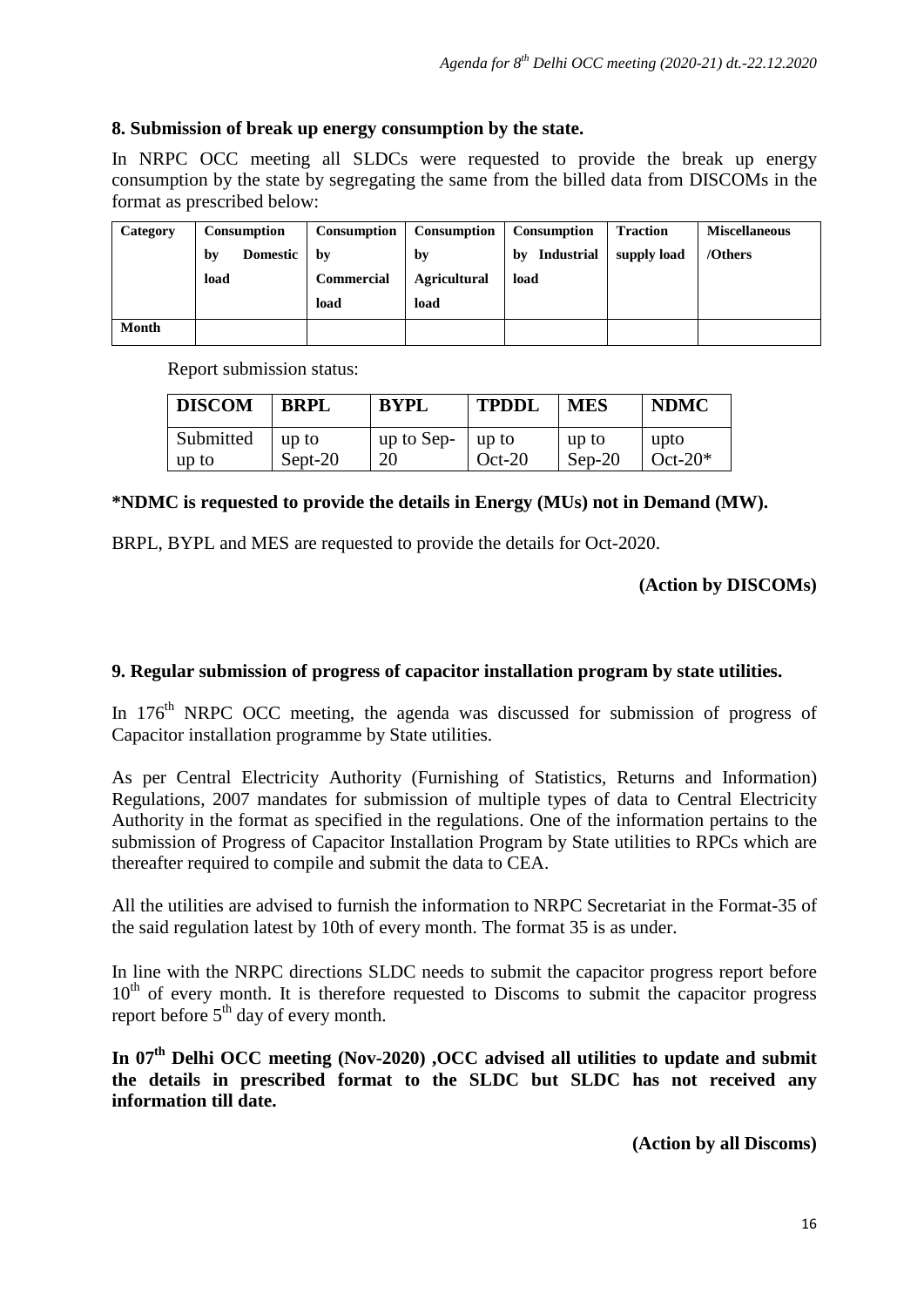## **10. High voltage issues in Delhi network.**

The High Voltage issues have been faced in Delhi System. This is because of decrease in power demand in Delhi area. During past winter season, it has been observed high voltage conditions and injection of reactive power to the grid resulting into payment of heavy penalty to be given by Delhi system to NRPC reactive account.

The details of NRPC reactive weekly account for Delhi from 05.10.20 to 30.11.20 are as under:

| Week No. | From     | To       | Payable<br>(Rs in Lakhs) | <b>Receivable</b><br>(Rs in Lakhs) |
|----------|----------|----------|--------------------------|------------------------------------|
| 28       | 05.10.20 | 11.10.20 | 29.571                   |                                    |
| 29       | 12.10.20 | 18.10.20 | 37.851                   |                                    |
| 30       | 19.10.20 | 25.10.20 | 72.53                    |                                    |
| 31       | 26.10.20 | 01.11.20 | 100.57                   |                                    |
| 32       | 02.11.20 | 08.11.20 | 95.556                   |                                    |
| 33       | 09.11.20 | 15.11.20 | 120.466                  |                                    |
| 34       | 16.11.20 | 22.11.20 | 110.64                   |                                    |
| 35       | 23.11.20 | 29.11.20 | 92.076                   |                                    |
| 36       | 30.11.20 | 06.12.20 | 89.33                    |                                    |

Following steps were in practice to control the high voltage/ injection of reactive power.

(i) Switching off the capacitors at all the Substations of Delhi.

(ii) Transformer taps optimization by DTL and DISCOM.

(iii) Monitoring of all 400/220kV ICTs and taking actions wherein VAR flows are observed from 220kV to 400kV side. In this respect reactive energy changes could also be monitored. (iv) Opening of lightly loaded transmission cables/ transmission lines keeping reliability in

focus.

(v) Absorption of reactive power by generating units.

## **Action Plan for Winter Preparedness 2020-21.**

**i)** The tap positions of Transformers/ ICTs are required to optimize up to extent to control high voltage & reactive power injection in system.

The tap position of 220/66kV & 220/33kV Tx at DTL S/Stns shall be reviewed after detailed deliberation on inputs provided by Discoms and O&M Department of DTL.

**ii)** SLDC is opening the 220kV cables / lightly loaded lines in consultation with O&M deptt and as per deliberations of Delhi OCC meetings.

**iii)** SLDC is also opening 66KV /33kV feeders emanating from 220kV DTL substations as per list shared byDiscoms.

In 6th Delhi OCC, October 2020, high voltage & reactive power injection issue was deliberated and following corrective actions were advised :

(i) All the Capacitor banks installed in DTL as well as DISCOMs should be switched Off.

(ii) All the generators are advised not to inject MVAr in gird and should absorb MVAr particularly during high voltage condition to improve voltage profile of the Grid as per their capability curve.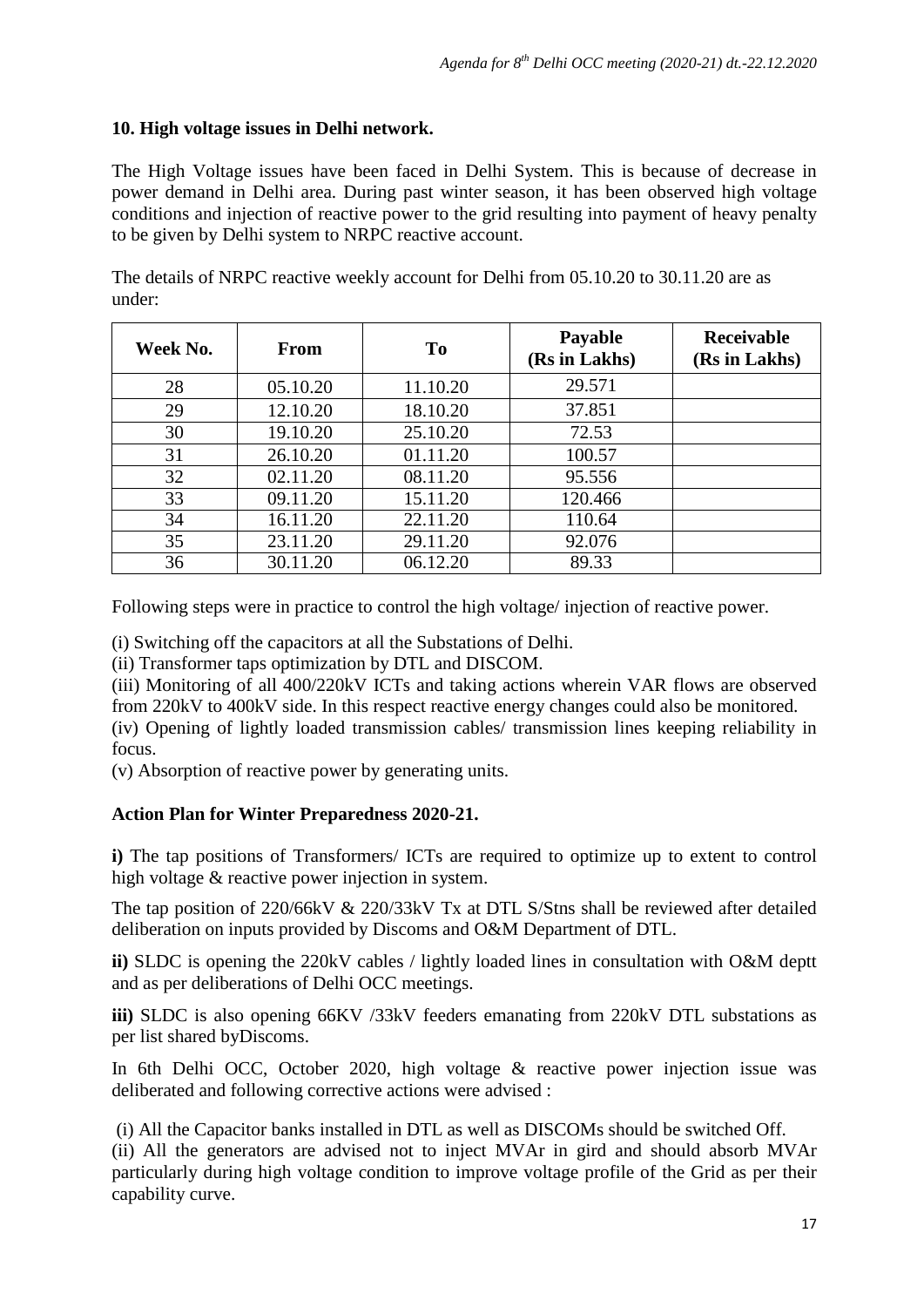(iii) DISCOMs were requested to select the list of feeders for switching exercise to control reactive power injection. List of selected feeders to be shared with SLDC.

(iv) DISCOMs were advised to share cases of high voltage conditions in substations directly with SLDC. Further, SLDC will instruct respective DTL substations to change tap position of Transformers if required.

(v) For switching of 220 kV level U/G cables/Ckts, OCC advised SLDC to not to keep Ckts under Off condition for long duration of time. OCC suggested for switching of U/G cable circuits on alternate basis.

In 07<sup>th</sup> Delhi OCC meeting (Nov-2020), SLDC requested DTL to expedite the process of tendering works and execution of project related to Reactors as suggested by CEA.

OCC advised DMRC, DTL & DISCOMs to explore all possibilities to control system voltage profile and reactive power injection in system from their respective ends.

**It is requested to update the line of action taken by utilities to control the system voltage profiles and reactive power injection to the grid.**

## **(OCC members may deliberate)**

## **11. Mock trial of Black-start Exercise of GT (IPGCL):**

As per Indian Electricity Grid Code (IEGC) clause 5.8(b) *"Mock trial runs of the procedure for different sub-systems shall be carried out by the Users/ CTU/ STU at least once every six months under intimation to the RLDC".*

Mock Black-start exercise of power stations are therefore needs to be carried out in-order to ensure healthiness of black start facility.

The black start exercise of Unit-3 & Unit-2 of GTPS was earlier carried out on 13.04.18 and 20.02.19 respectively .

**IPGCL (GTPS) may please give schedule to SLDC and OS Department of DTL so that a mock start exercise can be done accordingly.**

**(OCC may deliberate)**

#### **7. Long/Recent Outage/Breakdown of Elements in Delhi power system.**

Members may update the latest status of following Long/Recent Outage/Breakdowns of elements in Delhi Power system as under:

| S.N | <b>Element's Name</b>                              | <b>DISCOM/</b><br><b>DTL</b> | Date and<br>Time of<br>outage | Status of outage as on 14.12.2020                                                                                                                                                                                                              |
|-----|----------------------------------------------------|------------------------------|-------------------------------|------------------------------------------------------------------------------------------------------------------------------------------------------------------------------------------------------------------------------------------------|
|     | 33 kV RIDGE VALLEY -<br><b>KHEBAR LANE CKT.-II</b> | <b>BRPL</b>                  | 01.06.2019                    | 'Y' PH. Single cable faulty. BRPL<br>informed that the agenda related to<br>handover this ckt to MES to be put<br>up before Steering Committee.<br>BRPL informed that the issue will<br>be taken up in upcoming steering<br>committee meeting. |